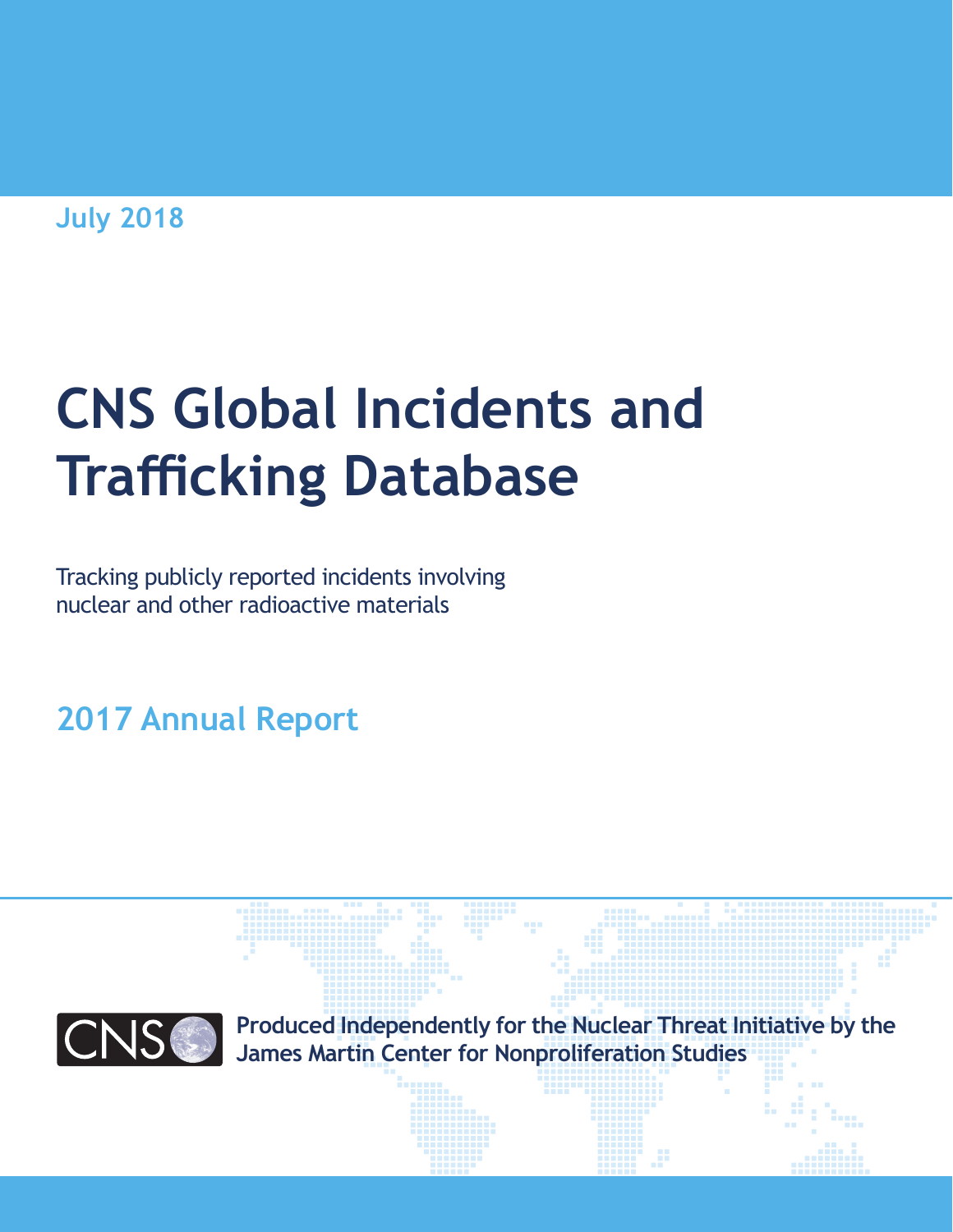# **Contents**

#### Executive Summary

IV. Conclusion ................................................................................................................................................ 25 V. Methodology ............................................................................................................................................. 25

## **JULY 2018** | CNS GLOBAL INCIDENTS AND TRAFFICKING DATABASE

## **Acknowledgments**

The 2017 Report was authored by Shea Cotton, Sam Meyer and Anne Pellegrino with research assistance from John Ryan Bolt. The authors thank Jessica Varnum and George Moore for their peer review comments on an earlier draft of this report, as well as Ferenc Dalnoki-Veress, Francisco Parada, and Nickolas Roth for their suggestions and insights.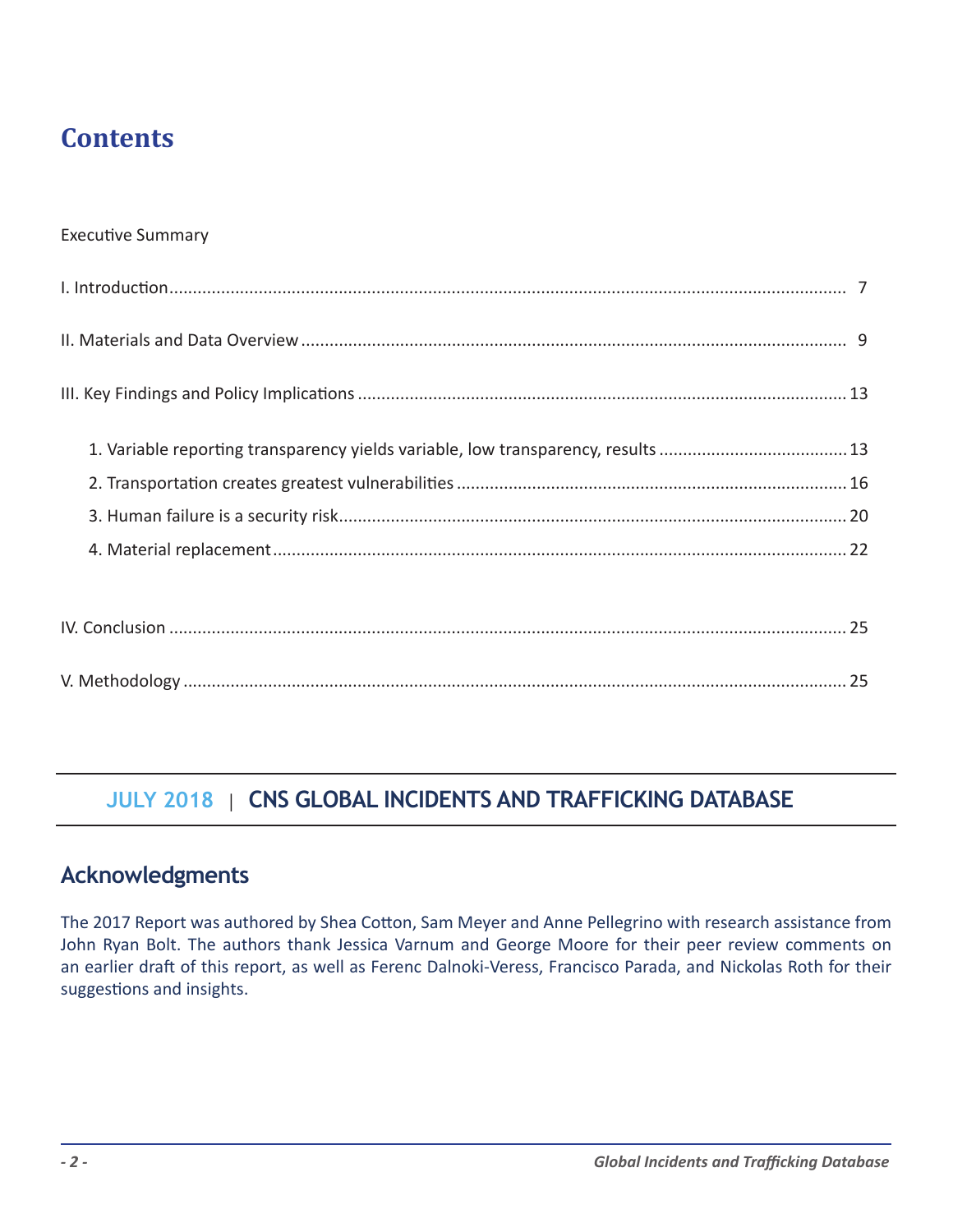# **Executive Summary**

Since the fourth and final Nuclear Security Summit (NSS) in April 2016, the issue of nuclear and other radioactive materials security has faded in prominence within the international community. The conclusion of the summit series removed an important global spotlight on the issue, as well as a high-profile forum for action and accountability. In some cases, reductions in funding and focus are the natural result of programs that have successfully completed their mandates, but research for this report suggests such cases are in the minority.

In the United States, funding devoted to nuclear and radioactive materials security has fallen to its lowest level in ten years, even as nuclear weapons programs are receiving significant increases.<sup>1</sup> International tensions have brought U.S.-Russian joint nuclear security efforts to a near-standstill, and the United Kingdom's withdrawal from the European Union and the European Atomic Energy Community (EURATOM) will necessitate new security arrangements.<sup>2,3</sup> The set of rules and regulations ensuring security of nuclear materials mostly comprises voluntary measures, vulnerable to official neglect or politicization.

Yet, as illustrated by several 2017 incidents, the threat of nuclear or other radioactive materials falling into the wrong hands remains significant. For example, in the United States, the FBI discovered a neo-Nazi cell in possession of radioactive americium and thorium, as well as homemade explosives.<sup>4</sup> While it is unclear whether the cell wanted to attempt an act of radiological terrorism, and the materials it possessed were likely unsuitable in quantity and isotopic composition, the fact that malicious actors can and do acquire controlled radioactive materials is troubling.

In 2017, the James Martin Center for Nonproliferation Studies' (CNS) review of open source reports found a total of 171 incidents of nuclear or other radioactive materials outside of regulatory control, which occurred in 14 countries. Since CNS began comprehensive tracking in 2013, researchers have identified a total of 870 incidents occurring in 51 countries.

Incidents involving nuclear materials (uranium, plutonium, and thorium) are of special concern, because of their potential nuclear weapons applications. In 2017, nine incidents involved nuclear materials. Of these, two were particularly serious: one incident involved the loss of 1.4 grams of highly enriched uranium (HEU), while the other involved the attempted illicit sale of plutonium-239 and plutonium-241 taken from a stolen static-electricity control device.

In addition to the dangers of nuclear materials out of control, other radioactive materials also carry significant safety and security risks, as discussed in greater detail throughout this report. The IAEA uses a five-level categorization system for radioactive materials and sources, where Category 1 poses the greatest danger to human health and Category 5 poses the least risk. The IAEA's categorization system is based on the type and amount of activity of radioactive material involved, and the relative danger posed by exposure to that material.

Incidents involving the most dangerous (Category 1 and 2 materials) are relatively rare. In 2017, zero Category 1 incidents were reported and only eight Category 2 incidents were reported. This is consistent with the lack of reports of Category 1 and 2 sources in prior years. In total, from 2013 to 2017, four cases involved a Category 1 source, and 32 involved a Category 2 source. Although these numbers are low, it is impossible to know whether the relative scarcity of Category 1 and 2 cases is artificially low because of incidents going unreported.

Categories 3-5 materials are classified as presenting a lower risk than Categories 1 and 2. However, in sufficiently large quantities these materials can still pose significant safety and security risks. The majority of 2017 incidents involved Categories 3-5 materials, accounting for approximately 68 percent of total reported incidents. In 27 percent of cases, there was insufficient publicly reported information for CNS researchers to categorize the material properly.

#### *The 2017 data reinforces the trends and key findings identified in previous editions of this annual report*

The consistency of the data trends over five years lends additional weight to the key findings and related policy recommendations outlined below.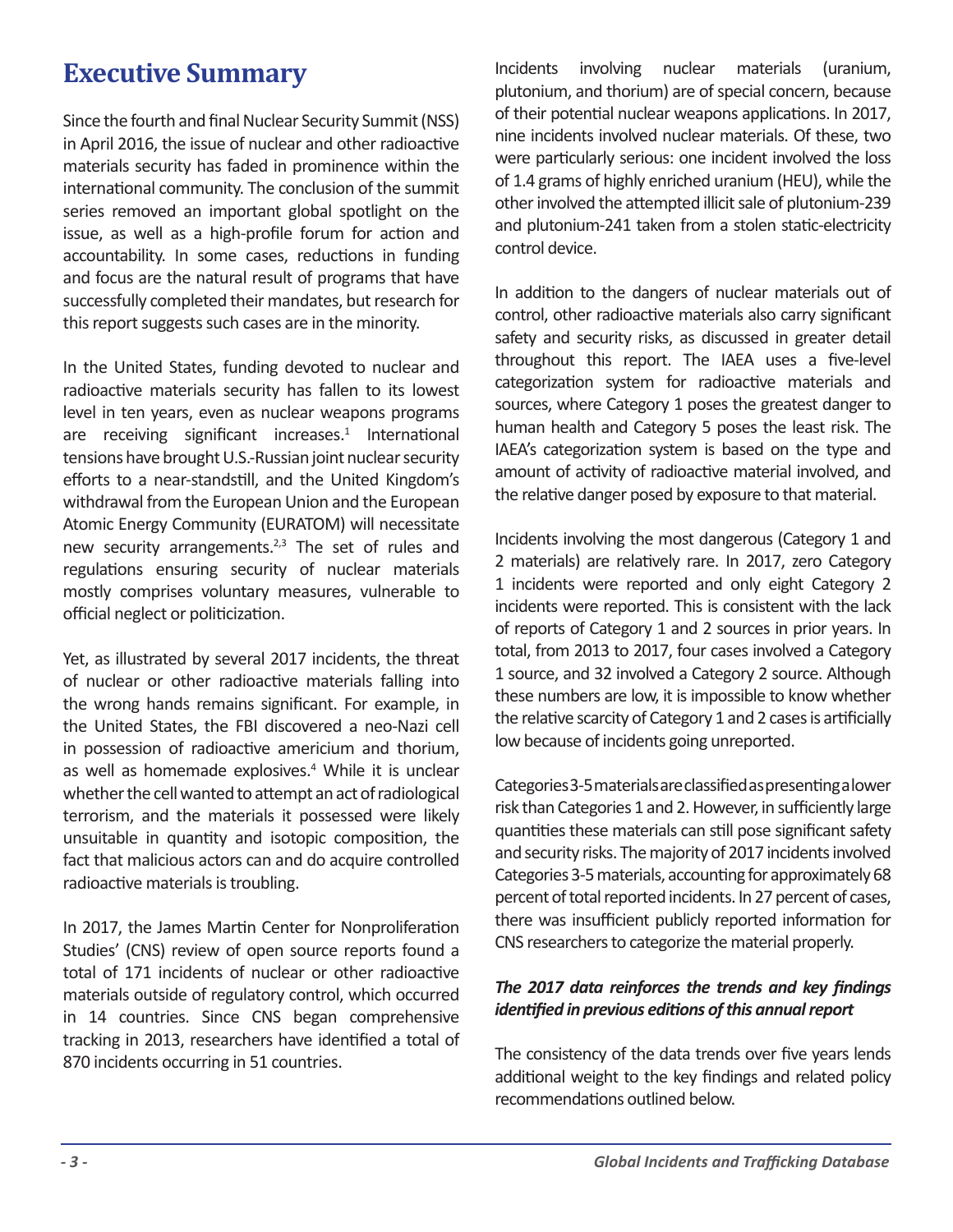## **Key Finding 1: Voluntary reporting yields variable, low transparency, results**



**Figure 1. Reported Incidents for 2017**

The total incident count varies widely by country. In some cases, the variance is logically consistent with the state's overall material holdings. States that do not possess large quantities of nuclear and other radioactive materials would be expected to have fewer incidents than those with much larger holdings.

However, disparities in holdings are only one small part of the global variance in incident numbers. The transparency, completeness and correctness of states' reporting are also important factors. Very few countries systematically report to the public all incidents involving the loss of radioactive material. The few countries that do routinely publicize incidents therefore constitute the bulk of entries in this database. Approximately 79 percent of 2017 cases occurred in the six countries that routinely publish incidents online: the United States, Canada, France, South Korea, Belgium, and Japan. The other 21 percent of 2017 incidents were located by CNS researchers through exhaustive multi-language searches of media and government sources.

The IAEA maintains a confidential Incident and Trafficking Database (ITDB), which is generated from voluntary reporting by countries. However, the ITDB is only available to member-state governments. The IAEA publicly releases only a summary of the ITDB data by type of incident and year of occurrence. The IAEA does not release details of individual incidents, how serious they were, or where the incidents occurred. Furthermore, countries decide for themselves what

to report to the ITDB, and there is no legally binding obligation to report the loss of even the most dangerous radioactive materials. This piecemeal reporting structure complicates efforts to evaluate the state of nuclear and radiological security worldwide.

#### *Policy Recommendation: Develop a common standard for incident reporting that requires reporting Category 1 and 2 losses; encourage wider reporting transparency*

Past reports recommended that states adopt a universal reporting standard, and the 2017 report is no exception. A common standard is not adequate, however, if it remains voluntary. At a minimum, governments should be legally required to publicly report losses involving the most dangerous Category 1 and 2 radioactive materials. These materials have the potential to pose significant dangers across borders. Several states already routinely report Category 1 and 2 incidents to increase public awareness and enlist the public's aid in materials recovery.

Greater reporting transparency would also enable a wider pool of analysts to work on identifying areas of concern and developing policies to improve security.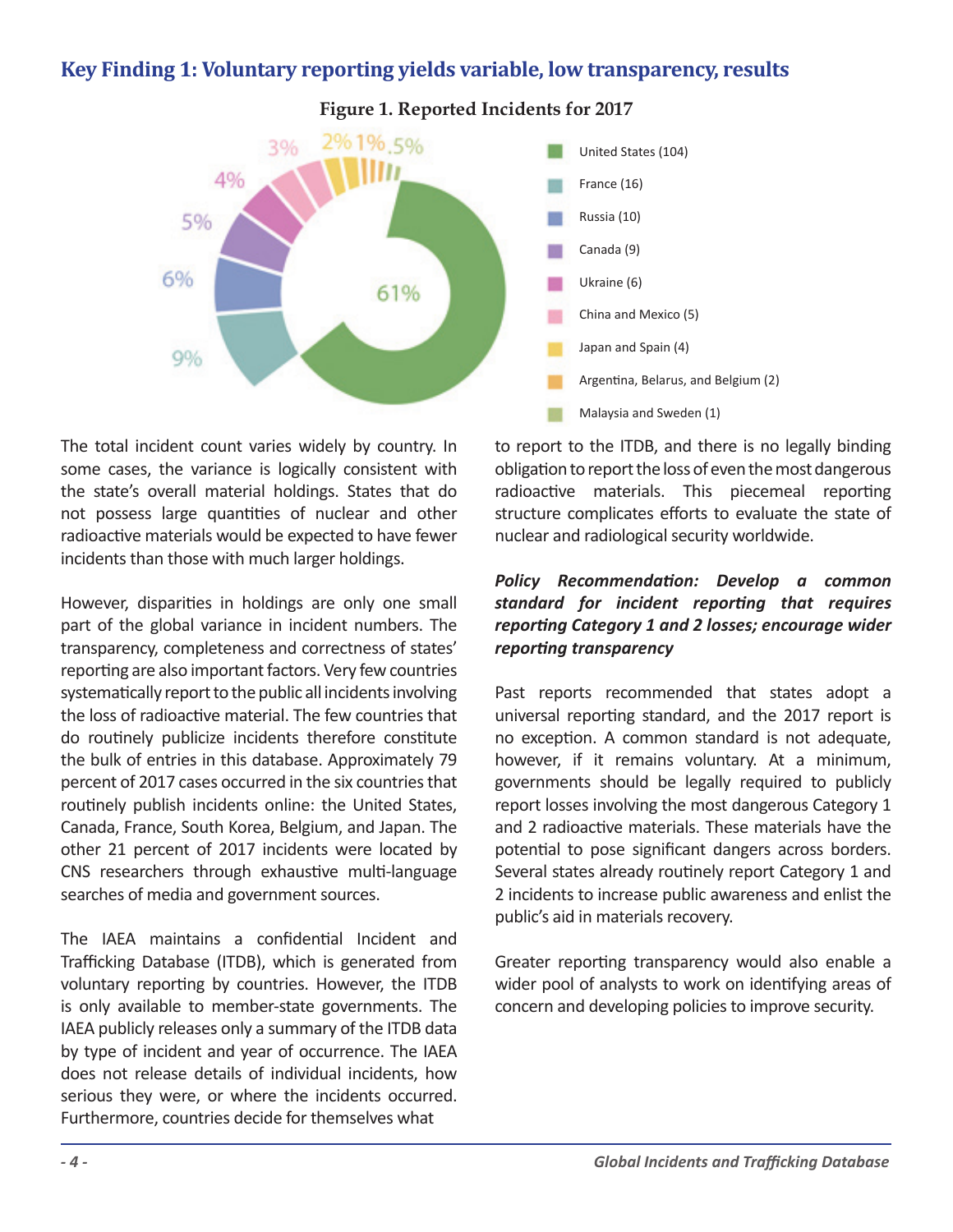## **Key Finding 2: Transportation creates the greatest vulnerabilities, especially when materials are unattended**

Materials in transit are more vulnerable to both loss and theft. Of the 82 incidents (44% of total incidents) that occurred while material was in transit, approximately one-third resulted from theft.

Disturbingly, transit vulnerabilities remained a clear, continuing trend for materials security. Between 2013 and 2017, approximately 40 percent of all incidents occurred in transit, and 55 percent of the incidents that occurred in transit were thefts.

In most cases involving theft, it is unclear whether the thieves were specifically attempting to steal radioactive material. In many cases, radioactive material theft may have been incidental to the thief's efforts to steal a vehicle or other valuable equipment.

Of all 2017 thefts, three cases involving the attempted illicit sale of radioactive material pose the greatest concern. In Malaysia, police arrested several individuals for attempting to sell Iridium-192. Police suspect the thieves stole the material from a local oil company (#2017021). In Ukraine, police arrested a man in possession of radioactive lead, which they believe he intended to sell (#2017148). Finally, in Kazakhstan, police arrested several individuals for attempting to sell plutonium-239, plutonium-241, and americium-241 (#2017094). Despite their overall rarity, these incidents demonstrate a continued interest by criminals in trafficking radioactive materials for profit. The possibility that similar trafficking cases go undetected or unreported cannot be discounted.

#### *Policy Recommendation: Improve physical security measures; Expand electronic tracking of dangerous radioactive sources*

Physical security improvements could help prevent losses and thefts during transit, especially of the most dangerous sources. There has been some progress on this front, but more work remains.

Most states with dangerous sources require electronic tracking of vehicles and containers holding Category 1 sources. Unfortunately, enhanced security for Category 2 sources is not as universal. States should require electronic tracking of Category 2 sources and, where appropriate, encourage its use for some lower category materials and sources as well.

While the IAEA released an implementation guide on transportation security in 2015, the creation of an IAEA Technical Guidance (T) document on the subject would encourage sharing best practices. Past versions of this report have made similar recommendations, yet little progress has been made on this issue.

Given the frequency with which incidents occur as a result of a licensee leaving a device or source unattended, state regulators should also consider making it illegal for users of radioactive materials to leave Category 1-3 sources unattended in vehicles (unless the vehicle itself is in a secured enclosure and protected against theft).

Since regulatory progress remains elusive, licensees in possession of Category 1-3 materials and sources should consider implementing enhanced policies of their own governing transit. The expense of replacing the material combined with the potential for negative press may be substantial enough to warrant such preventive policies, regardless of existing state regulations.

## **Key Finding 3: Human failure is a security risk**

Human failure played a role in 104 reported incidents in 2017, including most cases of loss and many incidents of theft. Humans are the ultimate implementers of safety and security policies. Improving the rate at which safety and security policies are fully implemented could dramatically reduce incident numbers. In many reported incidents, published standards were not adhered to or were incorrectly applied, pointing to an insufficient human security culture.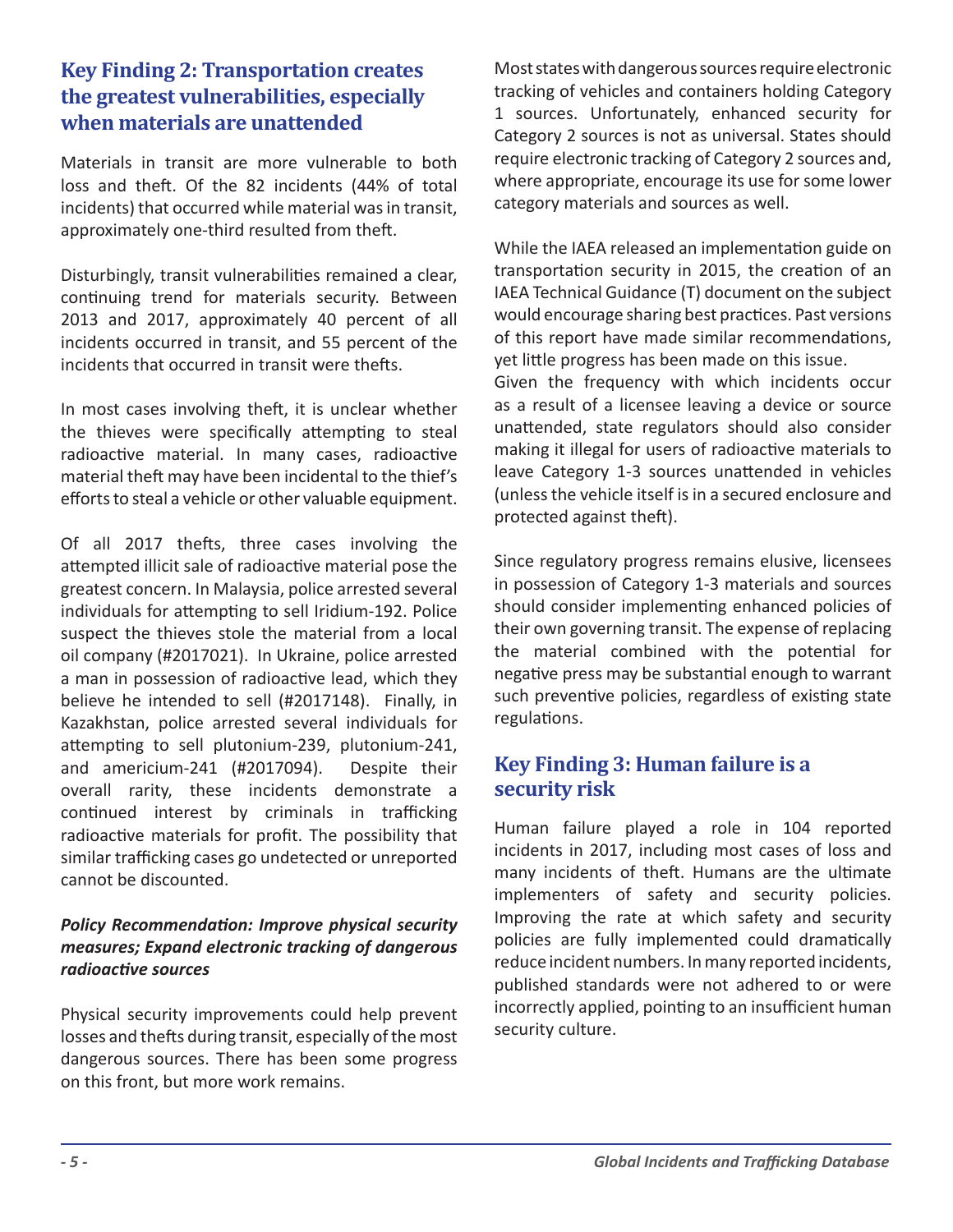### *Policy Recommendation: Improve security culture*

Past reports have recommended creating policies designed to improve security culture at entities in possession of nuclear and other radioactive material. However, given that human failure was a contributing factor in more than half the 2017 incidents, weak security culture clearly remains a problem.

Licensees should train employees to understand the reasons behind rules and regulations rather than just the regulations themselves. This understanding could provide better motivation for following the rules. Regulatory agencies (or licensees themselves) should conduct personnel audits, assess existing protocols, and improve training as warranted.

Progress is being made on this front, although it is limited. The World Institute for Nuclear Security (WINS) currently provides resources to industry to improve security culture. The IAEA published an implementing guide, "Nuclear Security Culture" in 2008, and is in the process of creating guidance for states on developing security cultures within organizations responsible for nuclear or other radioactive materials.

## **Key Finding 4: Viable alternative technologies exist**

Many incidents involved sources or devices for which there are viable non-radioactive alternative technologies (e.g., some cancer treatment machines).

## *Policy Recommendation: Encourage material replacement efforts*

Where appropriate alternatives exist, policymakers should use a mix of incentives and new regulations to accelerate the replacement and end new manufacturing of devices containing radioactive material. A 2008 report from the National Academy of Sciences concluded that non-isotopic devices existed to fulfill nearly all Category 1 and 2 radioactive material applications.<sup>5</sup> For example, non-radioactive x-ray devices can replace cesium-137 blood irradiators, and linear accelerators (LINACs) can replace cancer treatment machines that use radioactive cobalt-60.

A decade later, global replacement efforts have progressed but slowly and unevenly.

However, 2017 saw several significant milestones on implementing this recommendation. As of October 2017, Japan replaced 80 percent of its cesium-137 blood irradiators with alternative technologies, while Norway and France finished replacing all of their blood irradiators.<sup>6</sup> Replacement efforts for cobalt-60 teletherapy devices with linear accelerators in developing countries remain slow due to high costs, a lack of awareness and/or prioritization of the issue, as well as doubts about the effectiveness of non-radioactive alternatives. More work is needed at the international level to reduce these costs for developing countries and increase education.

## **Conclusions**

Nuclear and radiological security may have faded in prominence on the global agenda, yet the risk that malicious actors could acquire and misuse radioactive materials remains heightened. It is incumbent upon national governments, non-governmental organizations, and industry to improve security through transparent reporting practices and better transit security practices. There is a need for training to enhance human security, and a need for enhanced efforts to replace nuclear and other radioactive materials with equally effective non-radioactive alternatives. Even a single incident is one incident too many, yet hundreds of incidents continue to occur annually.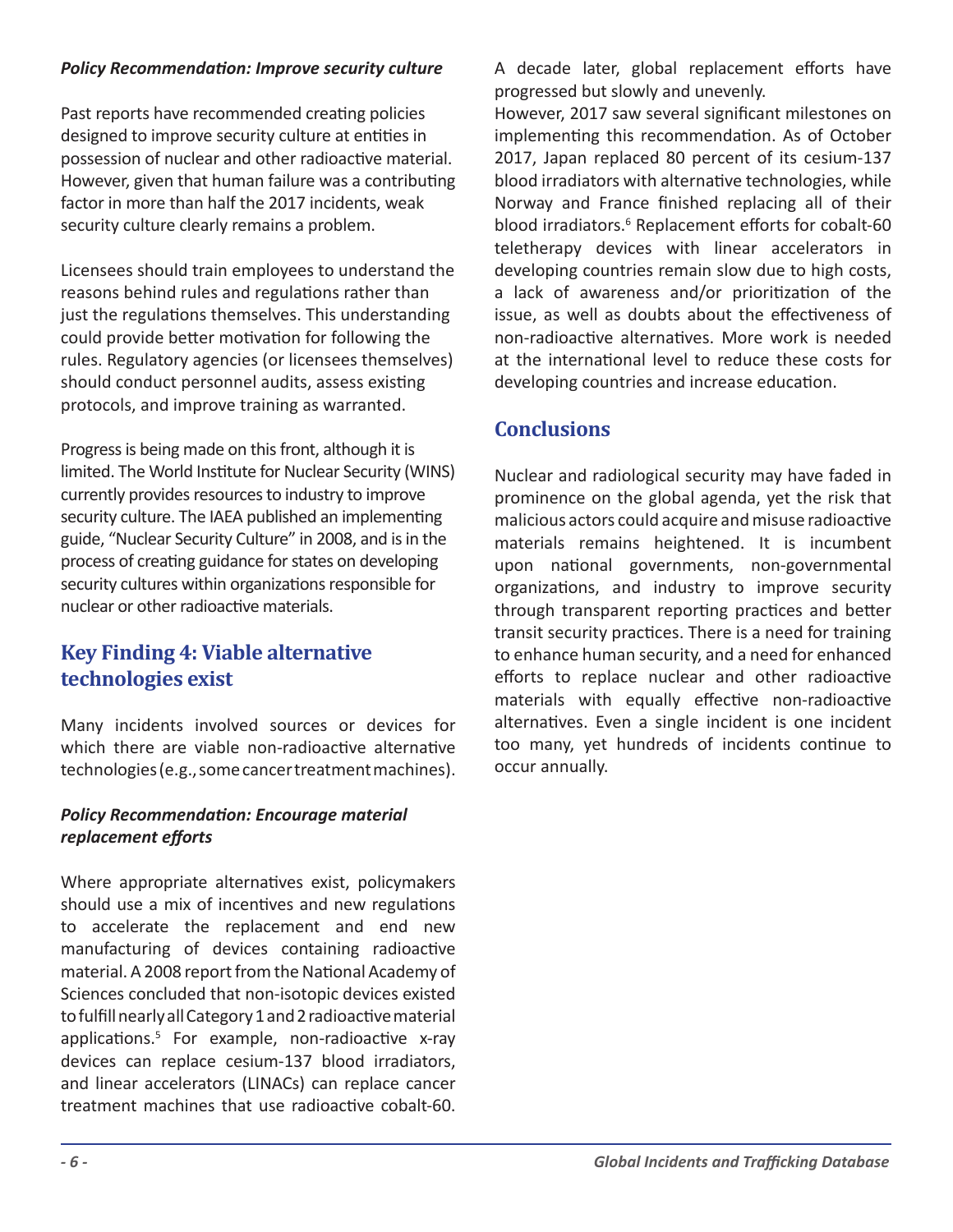# **I. Introduction**

In a 2017 article for the *Bulletin of the Atomic Scientists,* Belfer Center analysts Matthew Bunn and Nickolas Roth presented a grim assessment of the effects of a single terrorist nuclear device.<sup>7</sup> They warned that the detonation of such a device would be an unprecedented catastrophe: tens or hundreds of thousands could die immediately, and it could precipitate global economic and political disaster. The effects of a radiological dispersal device (RDD), while less catastrophic than those of a nuclear device, could nonetheless result in persistent radiological contamination, severe economic losses, and societal disruption.<sup>8</sup> Yet, although the issue of nuclear and other radioactive material security remains salient at the IAEA, no international forum emerged in 2017 to replace the Nuclear Security Summit process (2010-2016), and high-level international attention to securing materials that could be used for nuclear or radiological terrorism has decreased. In this context, this database and report aim to highlight the importance of nuclear and other radioactive materials security for national policymakers and industry stakeholders. Additional measures are needed to prevent nuclear and other radioactive materials from falling out of regulatory control—and possibly into the hands of malicious actors.

The CNS Global Incidents and Trafficking Database, prepared by the James Martin Center for Nonproliferation Studies (CNS) and funded by the Nuclear Threat Initiative (NTI), offers researchers and policymakers insights into the successes and failures of the global nuclear and radiological security regime. It is the only database of its type that is generated from publicly available data, and whose collected data and analysis is freely available to the public. By contrast, the IAEA's official Incidents and Trafficking Database (ITDB) is generated exclusively from voluntary member state reporting, and its full data is only available to participating states' governments and specified international organizations.

The CNS database contains detailed information on incidents involving the loss of regulatory control over nuclear and other radioactive materials. Loss of control refers to both unintentional acts (such as loss or misrouting), and intentional acts (such as theft or attempted trafficking). Some incidents also involve materials that were never under regulatory control, but which should have been. The database may include publicly reported incidents that are not reported to the IAEA, as some states may only report incidents involving higher activity sources (e.g. Category 1-3) to the IAEA's ITDB. Information in the database is collected by CNS researchers using the official reports of national governments and the IAEA, as well as searches of media reports in a wide range of languages.

The level of detail in each entry is limited by the accuracy and comprehensiveness of the underlying reports. At a minimum, all entries include an incident report date, a location, and a unique, 7-digit entry code, which is used to identify them in this report in order for the reader to easily locate incidents in the accompanying database (e.g., #2016643). Researchers have attempted to piece together additional details for each entry, including the type of material or device involved, its typical application, and details of its recovery (when recovered). The full excel database is available for download at www.nti.org/trafficking.

CNS researchers found 171 incidents in 2017. Trends in the 2017 data remained consistent with data collected between 2013 and 2016, providing increased confidence in their validity.

- 57 reported losses, constituting approximately 33 percent of total incidents
- 39 reported thefts, constituting approximately 22.8 percent of total incidents
- 76 reported incidents occurred while the material was in transit, constituting approximately 44 % of total incidents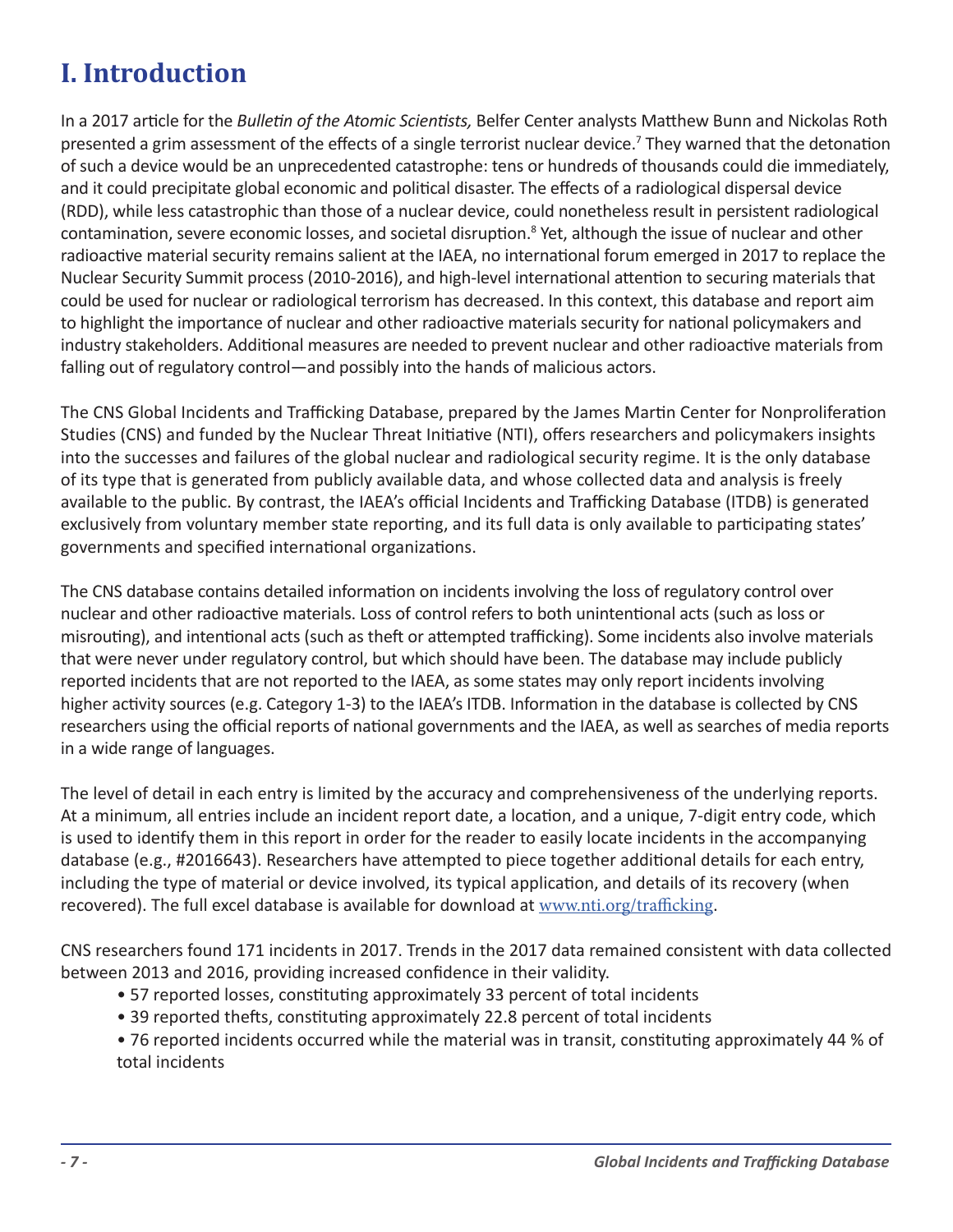As in previous years, the 2017 database includes several incidents involving the illicit trafficking of nuclear and other radioactive materials. Fortunately, reported trafficking incidents remain rare, relative to the overall number of incidents recorded in the database. However, it is highly likely that more trafficking incidents occur and are either unreported or not intercepted by law enforcement.

Key findings and policy recommendations are discussed in greater detail in subsequent sections. The large number of cases documented highlights the global need for increased efforts to ensure that nuclear and other radioactive materials are used responsibly and securely—or where possible, replaced with alternative technologies that do not make use of radioactive materials.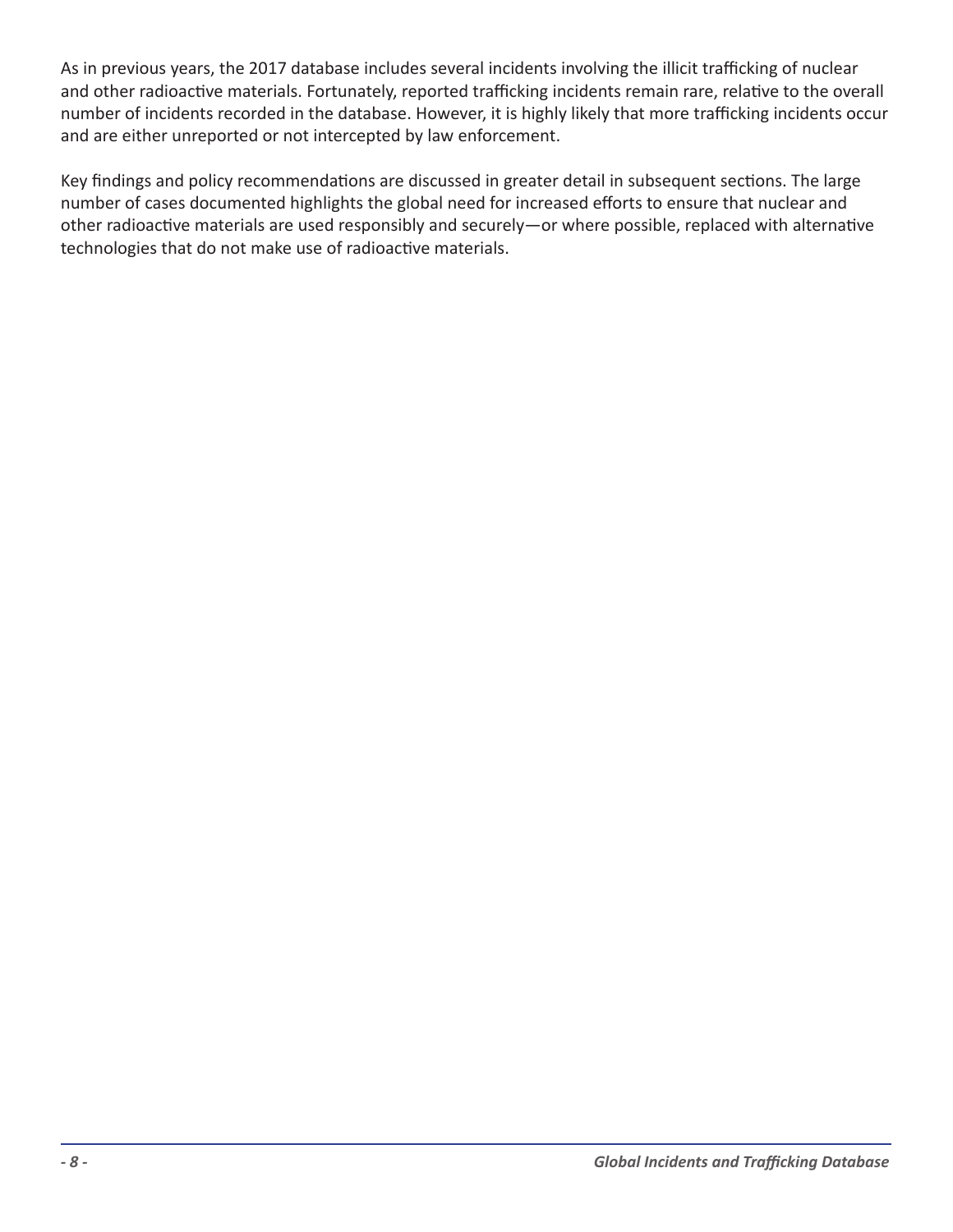# **II. Materials and Data Overview**

Securing nuclear and other radioactive materials is the first and most critical line of defense against nuclear and radiological terrorism. An improvised nuclear explosive device (IND) requires the acquisition of large (kilogram) quantities of weapons-usable nuclear material, such as highly enriched uranium or separated plutonium. Whereas nuclear weapons are typically only made from highly enriched uranium or select isotopes of plutonium, radiological weapons could employ a wide range of nuclear or non-nuclear radioactive materials. Although many types of radioactive materials exist, only about a dozen exhibit characteristics qualifying them as serious security threats, such as half-life, radioactivity, portability, dispersibility, and availability.<sup>9</sup> These materials pose the greatest risk for radiological terrorism, as they could be effectively employed in a radiological dispersion or a radiological emission device (RDD and RED).

## *Nuclear Material*

Between 2013 and 2017, 52 incidents (or approximately 6 percent of total reported incidents), involved nuclear material—defined as various forms (or isotopes) of uranium, plutonium, and thorium. The breakdown of cases by isotope is presented in Table 1. Troublingly, several incidents involved multiple nuclear materials, and as such, the subtotal of cases (67) is greater than the number of unique incidents.

In 2017, eight reported incidents (approximately 5% of 2017 incidents) involved nuclear material. Two of these cases involved more than one type of nuclear material.

| <b>Nuclear Weapons</b>           | Incidents, 2017 | <b>Incidents, 2013-2017</b> |
|----------------------------------|-----------------|-----------------------------|
| Uranium, total cases:            | 6               | 48                          |
| Depleted                         |                 | 17                          |
| Natural                          |                 |                             |
| Low-enriched uranium (LEU)       | 0               |                             |
| Highly-enriched uranium (HEU)    | $\overline{2}$  |                             |
| Unknown enrichment               | 2               | 19                          |
| $U-233$                          | O               |                             |
| <b>Plutonium, total cases:</b>   | 3               |                             |
| Plutonium-238 (Pu-238)           | 0               |                             |
| Plutonium-239 (Pu-239)           |                 |                             |
| Plutonium-241 (Pu-241)           |                 |                             |
| Unknown plutonium isotope        | 0               |                             |
| Thorium (Th), total cases:       | 5               | 12                          |
| Subtotal, all nuclear materials: | 14              | 67                          |
| <b>Total Unique Cases:</b>       | 8               | 52                          |

## **Table 1. Reported Incidents Involving Nuclear Materials**

Not all nuclear materials involved in 2017 incidents were recovered. Incident #2017176 involved a nuclear dosimeter containing 1 gram of Plutonium-239. The device had been returned to the manufacturer for repair and the report states that the manufacturer misplaced the device. As of June 2018, the device had not been recovered. Incident #2017165 is even more alarming. According to the official report, a professor at the University of Nevada at Las Vegas requested 1.4 grams of highly enriched uranium (HEU) for an experiment. The professor received the material on October 30, 2017 and placed it under his or her desk. The professor planned to move the material to a research lab but forgot, and last saw the material on November 3, 2017. On November 6, 2017,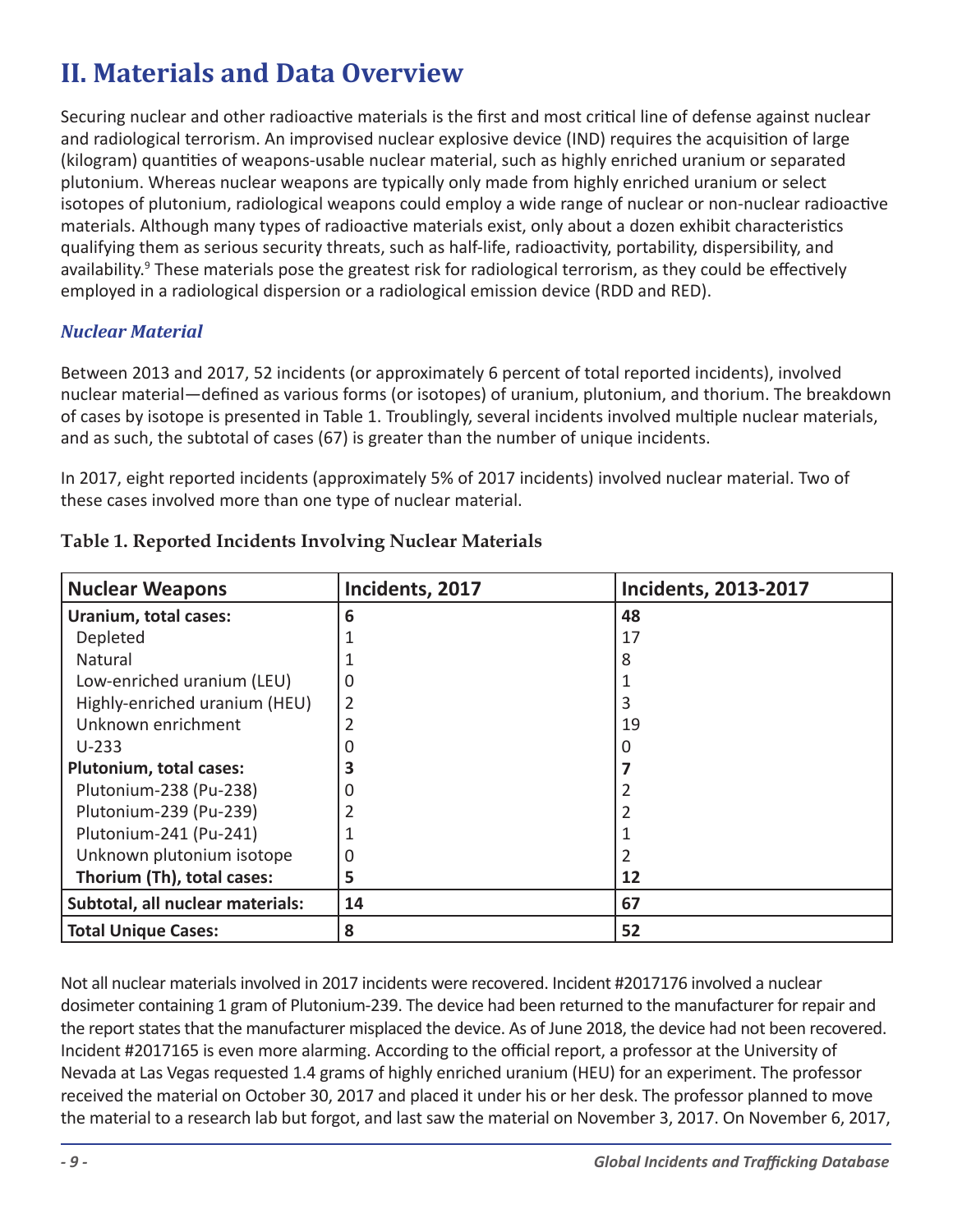the professor discovered that the HEU improperly left under his or her desk was missing but failed to report it until the following day. Investigators believed the material might have been accidentally disposed of, so a search of the dumpsters was initially launched and then called off once it was realized they had just been emptied.

The University of Las Vegas case is a blatant example of human failure, wherein regulations designed to prevent the loss or theft of nuclear material are disregarded by an individual, resulting in the theft, or in this case, loss (of an admittedly small quantity) of weapons-useable nuclear material. This serious lapse in security protocols suggests that careless practices may be widespread, or at least tolerated, among some licensees. The reports do not state whether the University conducted an internal investigation and revised its policies and procedures for handling nuclear or other radioactive materials. It is also unclear whether there were any disciplinary consequences for the professor in question. Perhaps more worryingly, international standards for what constitutes protection of small quantities of nuclear material are vague. For material of this quantity, IAEA INFCIRC 225 on *The Protection of Nuclear Material* states that only "prudent management practice" be followed when securing material of this type and quantity.<sup>10</sup> Prudent management practices likely do not include leaving the material under an office desk and waiting a day to report a loss.

Finally, in incident #2017094, four individuals in Kazakhstan were arrested for attempting to sell unspecified quantities of plutonium-239, plutonium-241 and americium-241.<sup>11</sup> They obtained the material from an industrial static neutralizer, which is believed to have been stolen. This case demonstrates that at least some criminals view nuclear and other radioactive materials found in stolen devices to be valuable and possibly worth targeting for theft.

Other cases that involve incidental, rather than intentional, thefts point more to lax security standards than black market demand for nuclear and other radioactive materials (e.g., a thief steals a car without realizing it contains a device with valuable nuclear or other radioactive materials, making the theft of those materials purely incidental to the vehicle theft).

## *Other Radioactive Material*

Between 2013 and 2017, roughly half of all reported incidents involved one or more materials of principal concern for use in radiological terrorism (between 410 and 423 unique incidents).<sup>12</sup> Unfortunately, 2017 was not an outlier in this regard (81 such incidents or approximately 47 percent). Many incidents involved more than one material of concern, highlighting the possibility that a radiological dispersal device (RDD) might be cobbled together using multiple types of dangerous radioactive materials.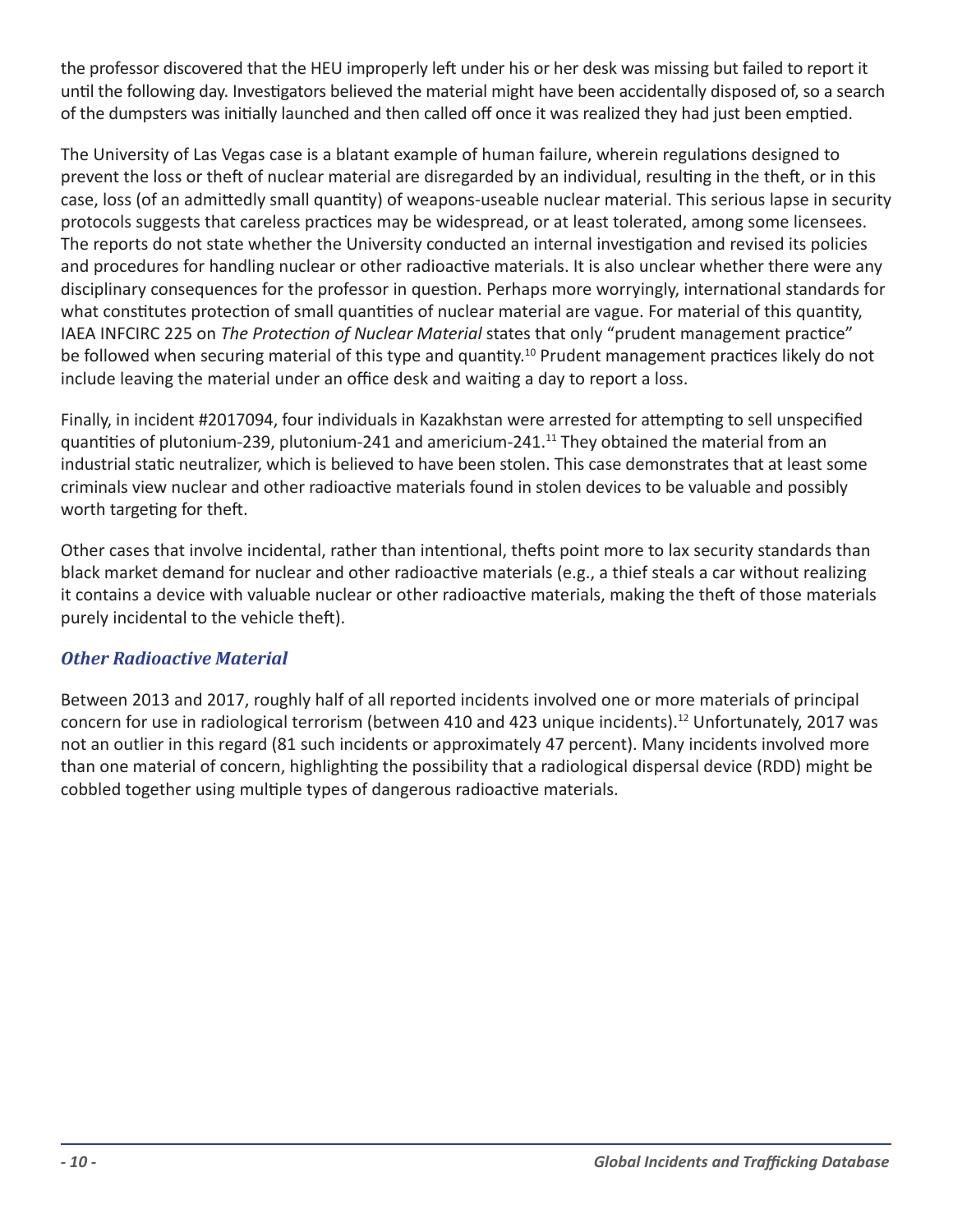## **Table 2. Reported Incidents by Material Type**

| <b>Material of principal RDD concern</b>                         | Incidents, 2017 | <b>Incidents, 2013-2017</b> |
|------------------------------------------------------------------|-----------------|-----------------------------|
| Cesium-137 (Cs-137)                                              | 51              | 242-245                     |
| Americium (Am-241)                                               | 41 to 42        | 195 to 201                  |
| Iridium-192 (Ir-192)                                             | 10              | 51 to 52                    |
| Radium-226 (Ra-226)                                              | 7               | 39 to 43                    |
| Cobalt-60 (Co-60)                                                | 3               | 29                          |
| Strontium-90 (Sr-90) and its decay product,<br>Yttrium-90 (Y-90) | $2$ to $3$      | 23 to 24                    |
| Californium-252 (Cf-252)                                         | $\mathbf{1}$    | 5                           |
| Selenium-75 (Se-75)                                              | $\Omega$        | 3                           |
| Plutonium-238 (Pu-238)                                           | 0               | $2$ to 4                    |
| Plutonium-239 (Pu-239)                                           | 2               | $2$ to $4$                  |
| Ytterbium-169 (Yb-169)                                           | $\Omega$        | 1                           |
| Thulium-170 (Tm-170)                                             | $\Omega$        | 0                           |
| Subtotal                                                         | 117 to 119      | 592 to 611                  |
| <b>Total unique cases</b>                                        | 81              | 410 to 423                  |

While RDD and RED attacks are of the greatest overall security concern, "inhalation, injection, and immersion attacks" are comparatively simple.<sup>13</sup> These attacks involve a radioactive substance being forcibly placed or injected into the victim's body in order to deliver a dose of radiation. To date, this is the only known type of attack to have occurred using radioactive material. The most well-known case involved the assassination of Russian dissident Alexander Litvinenko using Polonium-210.

In 2017 there was another attack of this sort, but it failed to do any serious harm to the target (#2017218). On May 9, 2017, at the Atucha nuclear power plant in Argentina, the water in a union leader's water bottle was replaced with heavy water and possibly an additional, unknown radioactive substance. Unlike regular water, heavy water has an extra neutron in the nucleus of the hydrogen atoms. Heavy water has many applications in the nuclear industry, and many workers at the plant likely had easy access to it. Security guards discovered the incident after the individual attempted to leave the facility and set off radiation alarms. Upon inspection they concluded he had ingested heavy water from his water bottle. Fortunately for the individual, heavy water is not particularly dangerous to human health in such small quantities.<sup>14</sup> Furthermore, the material itself is not radioactive, suggesting other radioactive materials were inserted into the individual's water bottle which set off radiation alarms. Investigators believe someone intentionally placed material in the individual's water bottle as a malicious act or as a bad joke. Given the number of individuals at the facility with access to the material, investigators were never able to identify the perpetrator(s), whose motivation remains unknown.

The IAEA categorizes radioactive sources according to their potential harm to human health on a scale of 1-5, as detailed in IAEA Safety Standards Series RS-G-1.9. Category 1 sources present the greatest health risk (e.g., a large quantity of Cobalt-60, the source radiation in a radiation therapy machine), and Category 5 the lowest (e.g., the source radiation for X-ray fluorescence devices). This grading system is intended to assist states in allocating scarce human and financial resources to the highest priority risks. Most countries use this categorization scheme to develop national-level regulations, but non-governmental reports on incidents relating to radioactive material frequently do not report the category of the materials in question. For this reason, some cases in the CNS database do not have a listed IAEA category. Figure 2 shows the breakdown of reported incidents by IAEA category.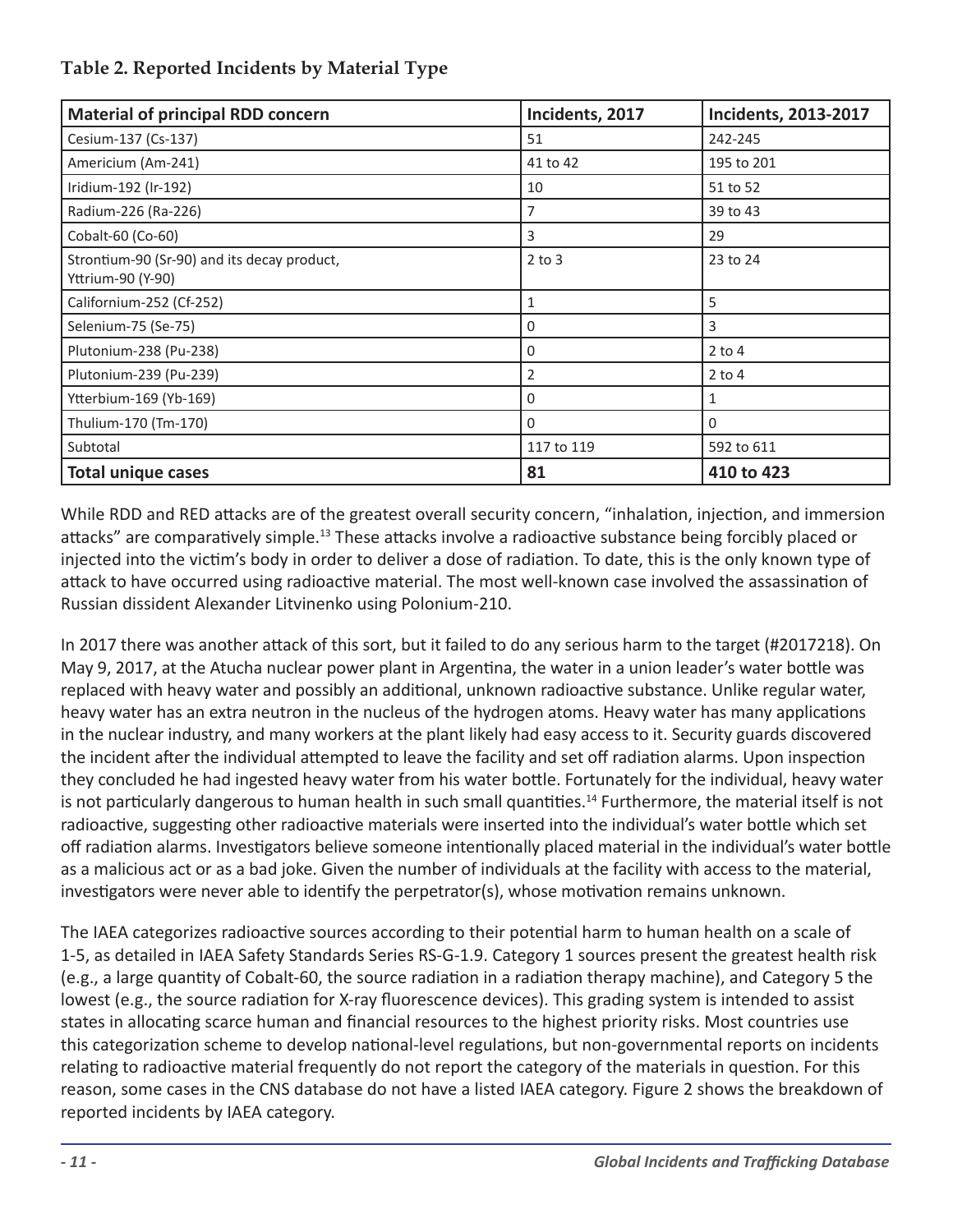

**Figure 2. Incidents by IAEA Category**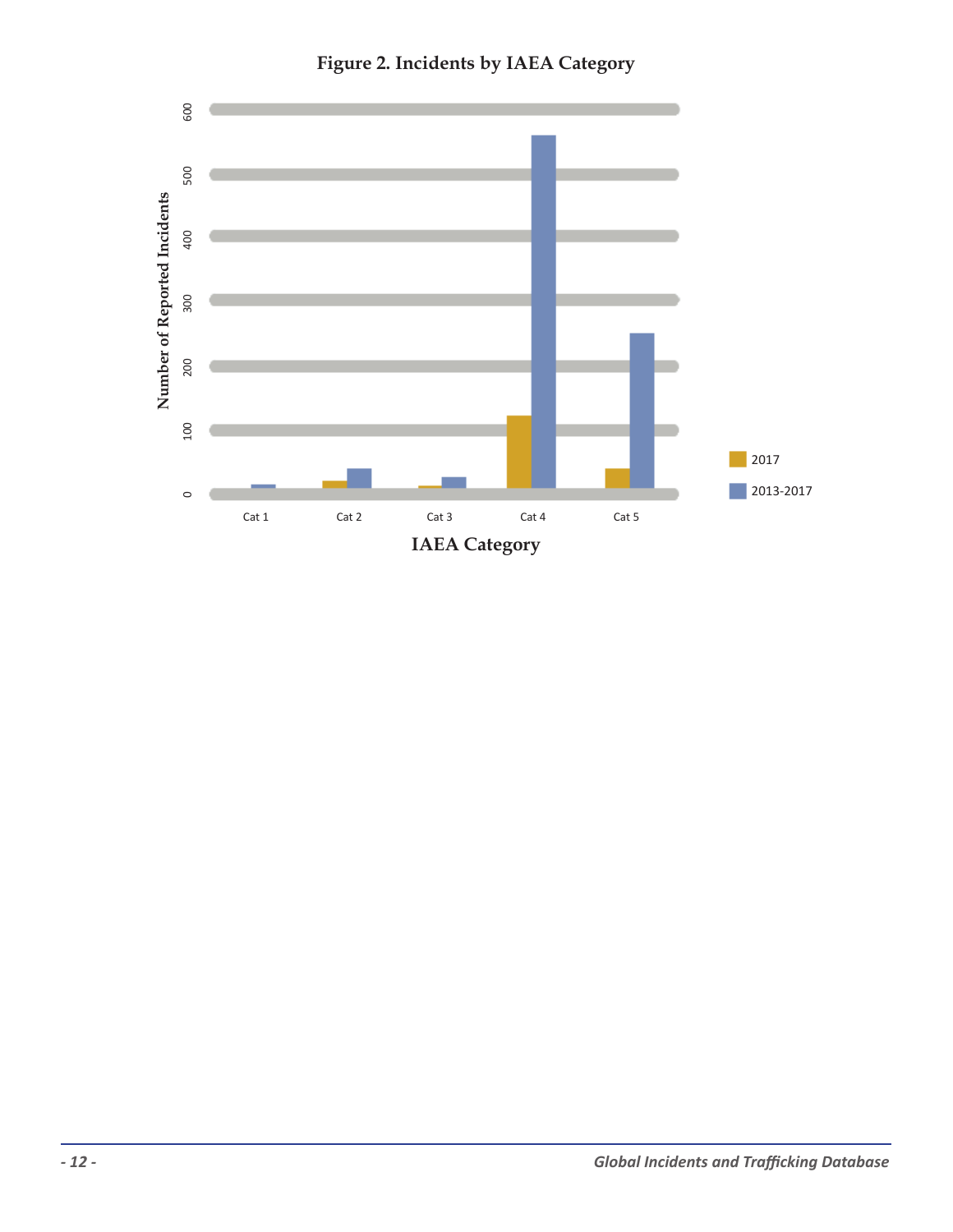# **III. Key Findings and Policy Implications**

## **Key Finding 1: Variable reporting transparency yields variable, low transparency, results**

CNS researchers found a total of 870 reported incidents occurring in 51 countries between 2013 and 2017. The newly added 2017 case subset consists of 171 incidents occurring in 14 countries. The case breakdown below shows the wide case disparity among regions.



### **Figure 3. Reported Incidents by Region**

The database records a disproportionately high number of incidents from North America because both the United States and Canada have policies requiring systematic and public reporting of incidents involving nuclear and other radioactive materials. Outside of North America, France, Belgium, Japan, and South Korea all maintain similar policies.<sup>15</sup> (All six countries also possess relatively large numbers of nuclear and/or radioactive materials, sources, or devices subject to regulatory control, but they are far from unique in this regard.)

Beyond these six countries, transparency and reporting standards are irregular. Some countries, such as Mexico, publicly report incidents involving dangerous radioactive sources in order to alert the public of potential danger and to enlist its help in recovering the source. Ukraine's Security Service reports incidents involving smuggling, attempted illicit sales, and other trafficking incidents but does not report other types of incidents, such as the loss of a source.<sup>16</sup>

As in past years, in 2017 the United States recorded the most incidents:

- United States (104 incidents, 61 percent)
- France (16 incidents, 9.4 percent)
- Russia (10 incidents, 5.9 percent)
- Canada (9 incidents, 5.3 percent)
- Ukraine (6 incidents, 3.5 percent)
- China/Mexico (5 incidents each, 2.9 percent each)
- Japan/Spain (4 incidents each, 2.3 percent each)
- Argentina/Belarus/Belgium (2 incidents each, 1.2 percent each)
- Malaysia/Sweden (1 incident each, 0.6 percent each)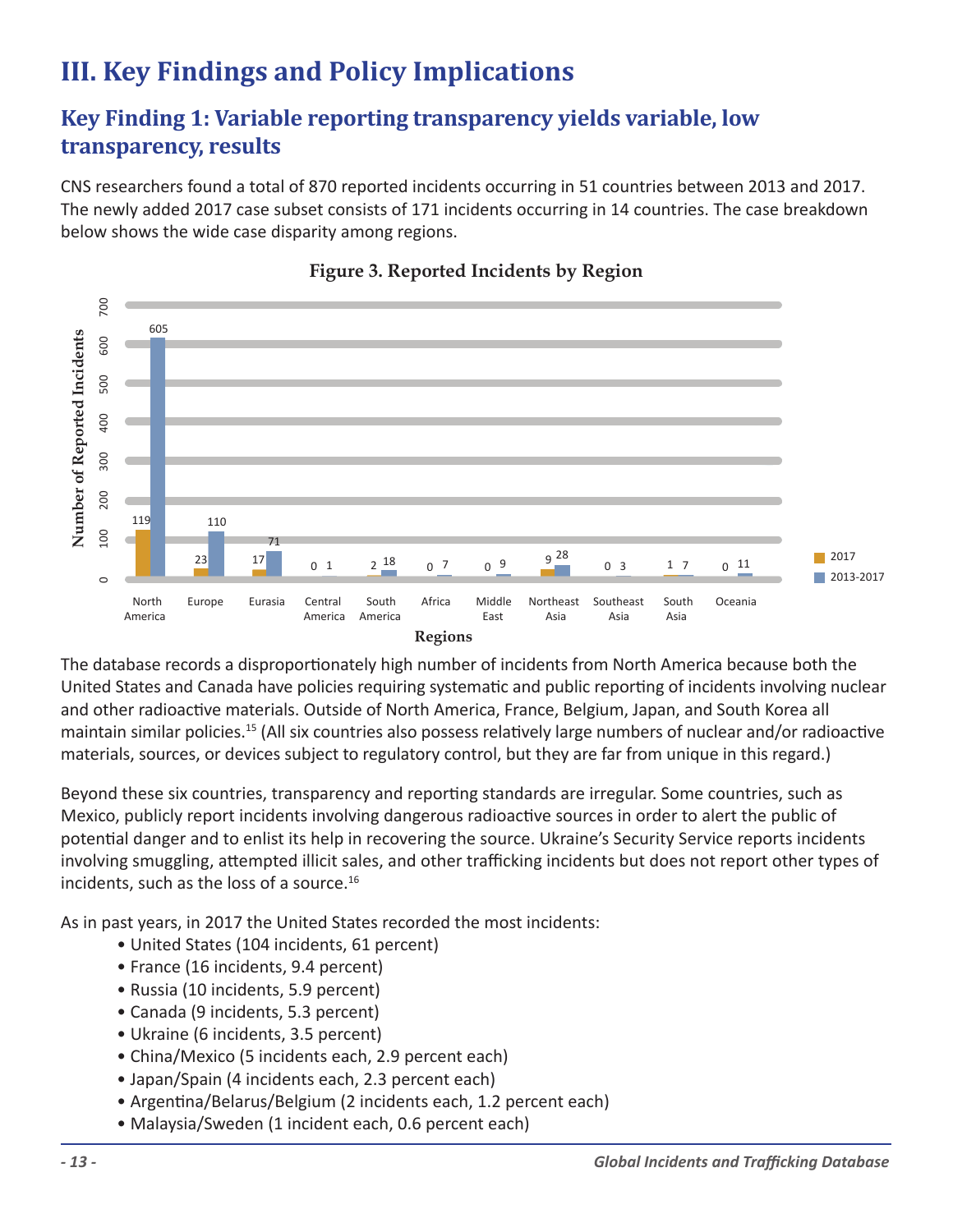This breakdown is consistent with past years, with two exceptions. Canada reported slightly fewer incidents than in past years, and France reported slightly more incidents. Additionally, researchers found incidents in Malaysia and Sweden for the first time. The aggregate reported incidents by country between 2013 and 2017 are:

- United States (528 incidents, 60.7 percent)
- Canada (63 incidents, 7.2 percent)
- France (58 incidents, 6.7 percent)
- Russia (29 incidents, 3.3 percent)
- Ukraine (21 incidents, 2.4 percent)
- Japan (14 incidents, 1.6 percent)
- Belgium/Mexico (12 incidents each, 1.4 percent)
- Australia/China (10 incidents each, 1.1 percent)
- United Kingdom (8 incidents, 0.9 percent)
- Italy/Spain (7 incidents each, 0.8 percent)
- Georgia/Kazakhstan (6 incidents each, 0.7 percent)
- Argentina/Poland (5 incidents each, 0.6 percent)
- Brazil/Chile/Moldova/South Korea (4 incidents each, 0.5 percent)
- Belarus/Israel/Lebanon/Peru/South Africa/Vietnam (3 incidents each, 0.3 percent each)
- Algeria/Colombia/Costa Rica/Finland/India/Iran/Iraq/Lithuania/Macedonia/Slovakia/Sri Lanka (2 incidents each, 0.2 percent each)
- Austria/Bangledesh/Germany/Guetemala/Ireland/Latvia/Malaysia/Malta/Nepal/Nigeria/Sierra Leone/Sweden/Turkey (1 incident each, 0.1 percent each)

The level of global reporting is inconsistent and presents an incomplete picture. The majority of reported incidents have occurred in wealthy industrialized democracies, which tend to have the most robust and transparent reporting mechanisms. While some countries may have few incidents due to their comparatively smaller number of materials, sources and devices, poor incident detection and/or reporting are significant contributors to regional inconsistencies.

Even countries that do not report incidents involving nuclear or other radioactive material to the IAEA or to the public may maintain internal records. In some cases, these are ultimately reported long after the fact and in the aggregate. For example, Ukraine reported the results of two joint Ukraine-U.S. projects that retrieved aging radiation sources from bankrupt enterprises. According to Ukrainian authorities, 14,755 spent radiation sources representing a total activity of 1.27 petabecquerel (PBq, a measurement of radioactivity), or 34,324 curies (Ci, an alternative measurement of radioactivity) were collected between 2009 and 2015.17 Because the incidents were aggregated when publicly reported, it is impossible to incorporate them into, or individually cross-check them with, incidents in the CNS database. However, if each individual source had been publicly reported as a single event, this total would represent more than 15 times the number of cases in the entire CNS database and over 5 times the total number of incidents in the IAEA's confidential database. This suggests that only a small fraction of those incidents, if any, were reported publicly or to the IAEA.

There are a number of reasons why a government might choose not to report an incident publicly, either in a timely fashion or at all. The government might fear that transparent reporting could compromise an ongoing investigation or embarrass the government, or believe that the relatively low-category radioactive materials involved do not warrant reporting. Regardless, these enormous global reporting disparities limit the efficacy of efforts to find the worst gaps in radioactive materials security and address them.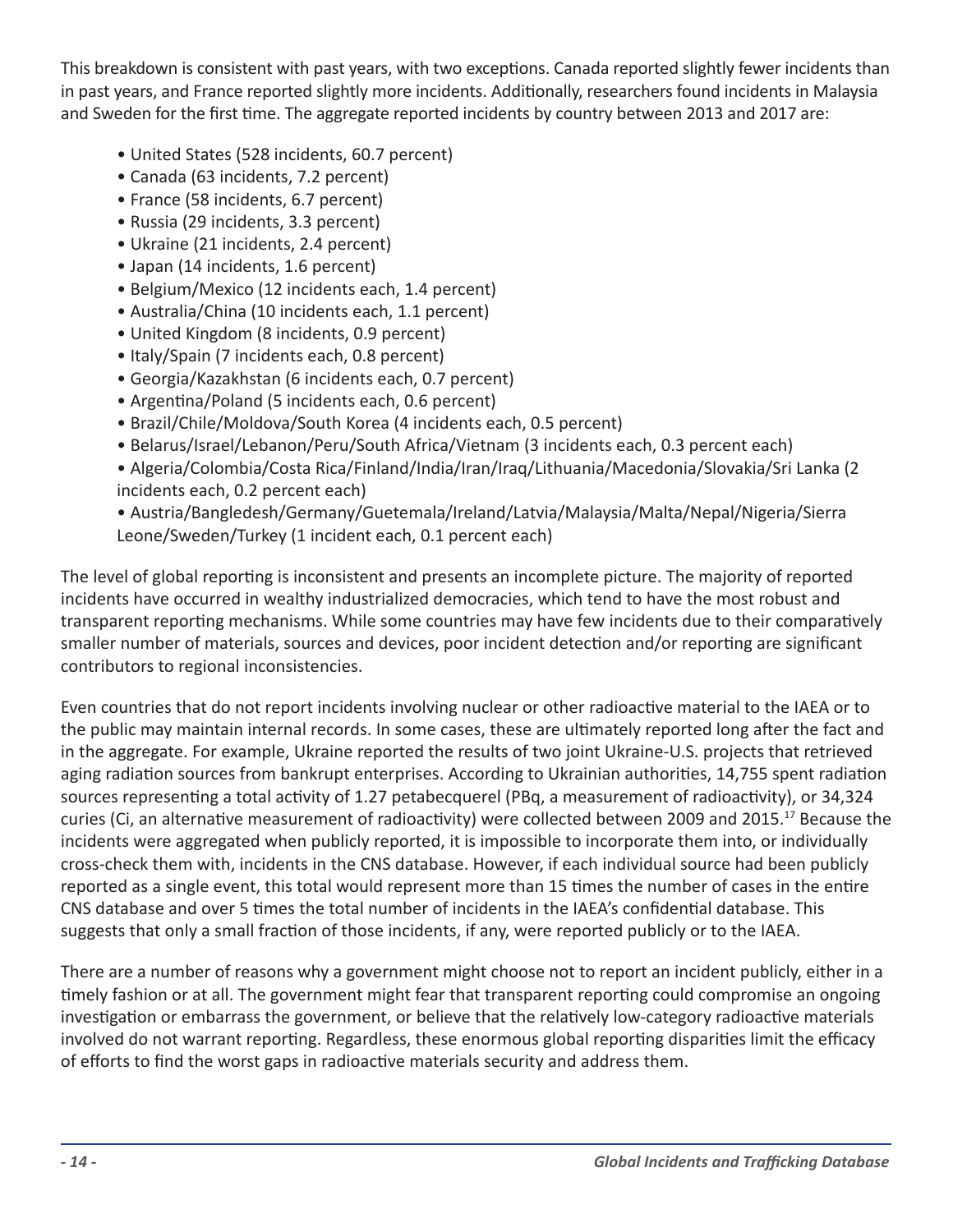# *Policy Recommendation: Develop a common standard for incident reporting that requires reporting Cat. 1 and 2 losses; encourage wider reporting transparency*

Transparency in incident reporting serves the interests of all states by informing the development of better security policies. In 2017 there was some progress in national transparency measures, as three countries (Gabon, Libya, and Swaziland) joined the ITDB as participating states, bringing the total number of participating member states to 134.<sup>18</sup> Several IAEA member states still do not participate, including some that possess a nuclear infrastructure and/or are countries of concern for trafficking and terrorism (e.g., Angola, Egypt, Myanmar, Syria, and Turkmenistan).

Since 2013, the CNS annual reports have advocated the adoption of a legally binding international instrument that would mandate reporting of incidents involving IAEA Category 1 and 2 radioactive materials. While voluntary instruments such as the IAEA's Incident and Tracking Database (ITDB) play an important role in incident reporting, they are not adequately comprehensive or transparent. Many states still do not participate in the ITDB, and even participating states may elect not to report an incident (or may fail to do so in a timely manner).

As George Moore, a former senior analyst in the Office of Nuclear Security at the IAEA, has noted, "[…] there is no binding international instrument that requires states to report the loss of regulatory control over hazardous radioactive sources or significant amounts of radioactive materials."<sup>19</sup> Moore recommends that states work through the IAEA to establish a mandatory reporting standard for Category 1 and 2 radioactive materials and sources. Despite such expert recommendations, there has been little to no progress toward mandatory reporting of Category 1 and 2 incidents—which involve the most dangerous radioactive materials.<sup>20</sup> Yet the safety and security risks of lost or stolen Category 1 and 2 materials and sources can easily transcend national borders.

A proposed legal instrument would likely resemble the Convention on Early Notification of Nuclear Accidents, adopted in 1986, which mandates the prompt reporting of any nuclear accident capable of physically affecting another state. A more recent treaty, the International Convention on the Suppression of Acts of Nuclear Terrorism, which entered into force in 2007, demonstrated that states recognize an interest in cooperating to prevent international terrorism involving nuclear or other radioactive material. International political will to adopt these treaties existed because of catastrophic events: the former was adopted in the wake of the Chernobyl disaster in the USSR, and the latter after September 11, 2001 and other terrorist attacks raised concerns about nuclear and radiological terrorism. It would be preferable if the international community were to address the need for mandatory Category 1 and 2 incidents reporting without being compelled to do so by a catastrophe.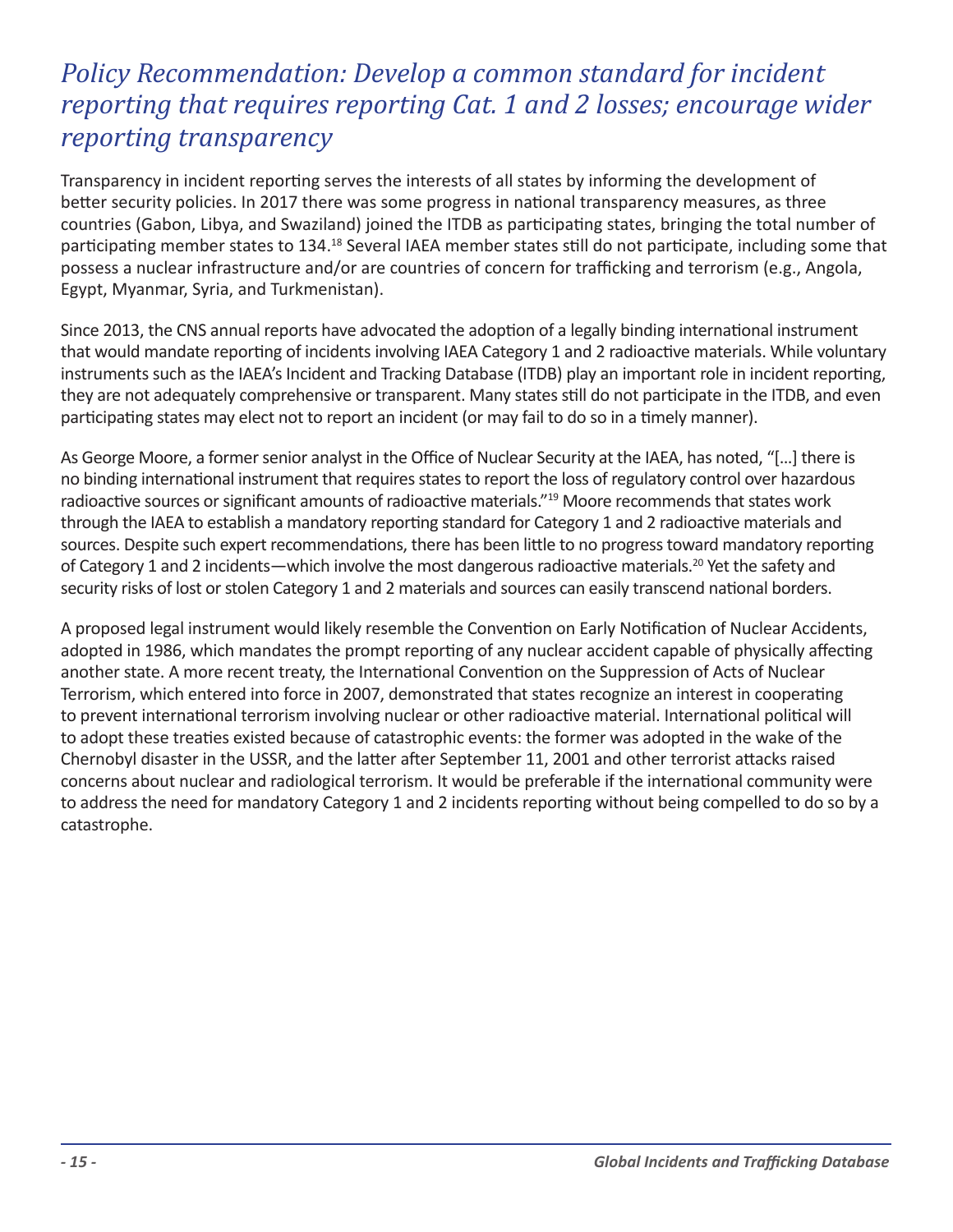## **Key Finding 2: Transportation creates the greatest vulnerabilities, especially when materials are unattended**

The IAEA has identified the transportation of nuclear and other radioactive materials as the part of the supply chain most vulnerable to loss or theft.<sup>21</sup> Cases involving the theft of radioactive materials – whether deliberate or incidental to a separate theft – deserve special scrutiny. All such cases involve illicit access by malicious actors to what are supposed to be tightly controlled materials.

In 2017, 39 incidents involved the theft of radioactive material, constituting approximately 23 percent of all 2017 incidents. This number is consistent with past trends. From 2013 to 2017, the database recorded 211 incidents involving theft, approximately 24 percent of total incidents. The number of reported thefts has remained relatively consistent since 2015 (there were 38 thefts in 2015, 42 in 2016, and 39 in 2017).

The CNS database categorizes thefts by type: theft from an individual; theft from a fixed site; theft from a vehicle (where the vehicle itself is not stolen); theft with a vehicle (vehicle stolen with source inside); and unknown. This granular categorization of thefts illustrates how thieves typically obtain sources.

Of the 211 thefts which occurred between 2013 and 2017, 115 (approximately 55 percent) occurred while the material was in transit, 61 thefts occurred when the material was stored at a fixed site, and in 35 cases there was not enough information in the reports to determine where the material was stolen.



**Figure 4: Types of Thefts**

Theft cases are also categorized by whether the source was attended or unattended at the time of theft. Knowing how many cases involved theft of an attended source provides a good estimate for the number of thieves that were undeterred by the presence of an individual, and therefore threatened or used violence, or were likely willing to do so.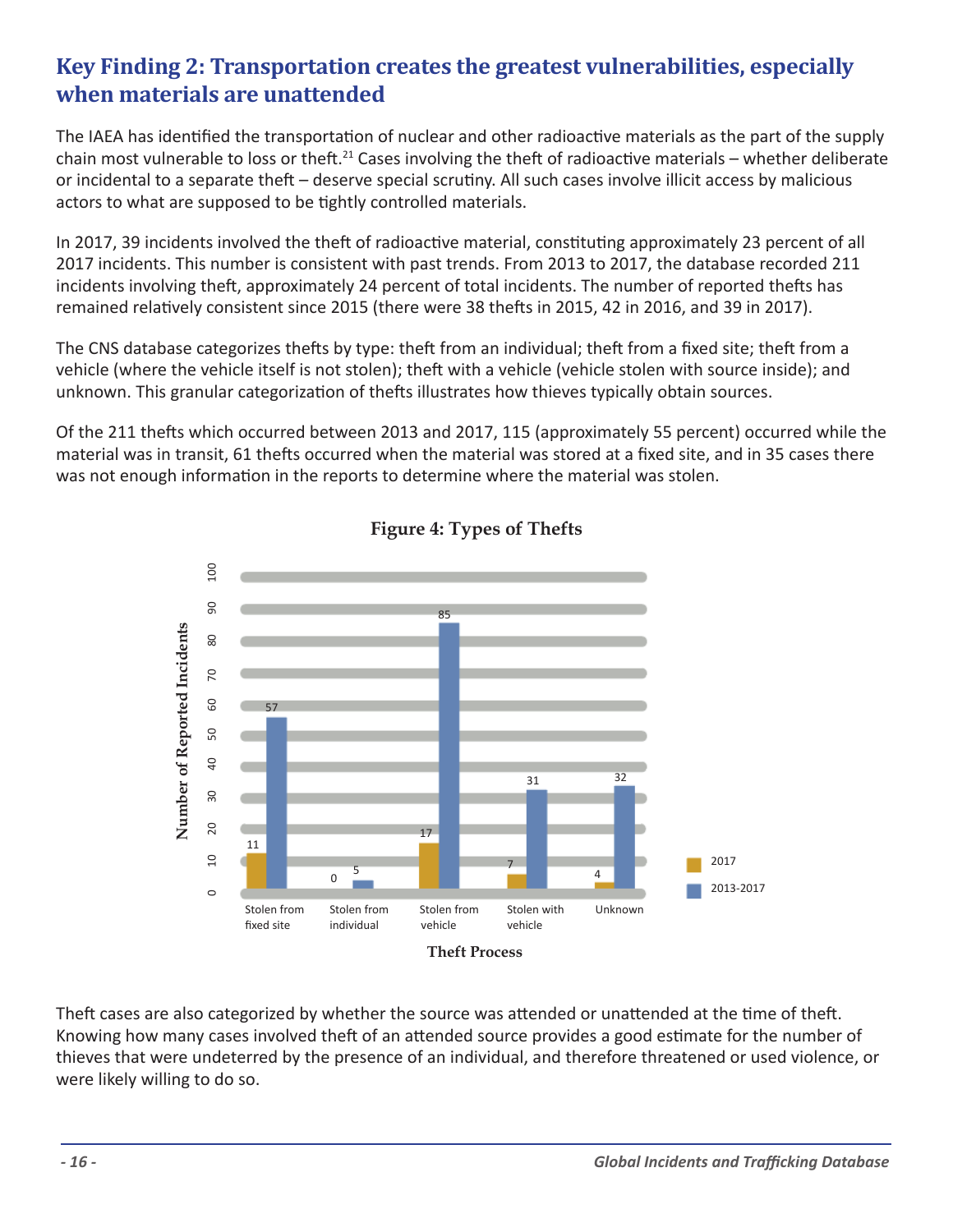



In 103 cases, the material or device was unattended when the theft occurred. In 71 of these cases, accounting for approximately one-third of all thefts, the unattended material was *also in transit* at the time of its theft. This statistic clearly highlights just how high the risk of theft becomes for materials in transit when they are also left unattended.

In some cases, thieves were likely unaware of what they had stolen. For example, on November 14, 2017 a Florida man stole a car from a construction site, in the back of which was a moisture density gauge containing amercium-241/beryllium (AmBe) and cesium-137 (#2017151). Police later located the device in a ditch and returned it to the licensee undamaged.

## *Trafficking*

Cases involving the attempted trafficking of nuclear and other radioactive material thankfully remain rare. In 2017, there were three definitive cases of trafficking in nuclear and other radioactive material recorded. Although reported cases are rare, it is likely that more cases occur and are either not caught or not publicly reported.

• In Malaysia, police arrested several individuals for the theft and attempted sale of iridium-192 (#2017021). Police believe the individuals obtained the material by stealing it from a local oil company.

• In Ukraine, police arrested an individual for attempting to remove 15 kilograms of radioactive lead. Police believe the individual intended to sell the material (#2017145).

• In Kazakhstan, police arrested four individuals for the theft and attempted sale of plutonium-239, plutonium-241, and americium-241.<sup>22</sup> The thieves attempted to sell the material for \$130,000 to undercover members of Kazakhstan's security services. Police say the individuals obtained the material by stealing a static electricity control device used in heavy industry and that the thieves claimed they could obtain more material using similar means (#2017094).

In each of these cases, it is difficult to determine whether the individuals involved were part of a larger criminal or terrorist network or simply opportunistic profit-seeking criminals. The case involving the four Kazakhstani individuals is uniquely concerning as it suggests some malicious actors may specifically see devices containing nuclear and other radioactive material as valuable commodities they can exploit for profit.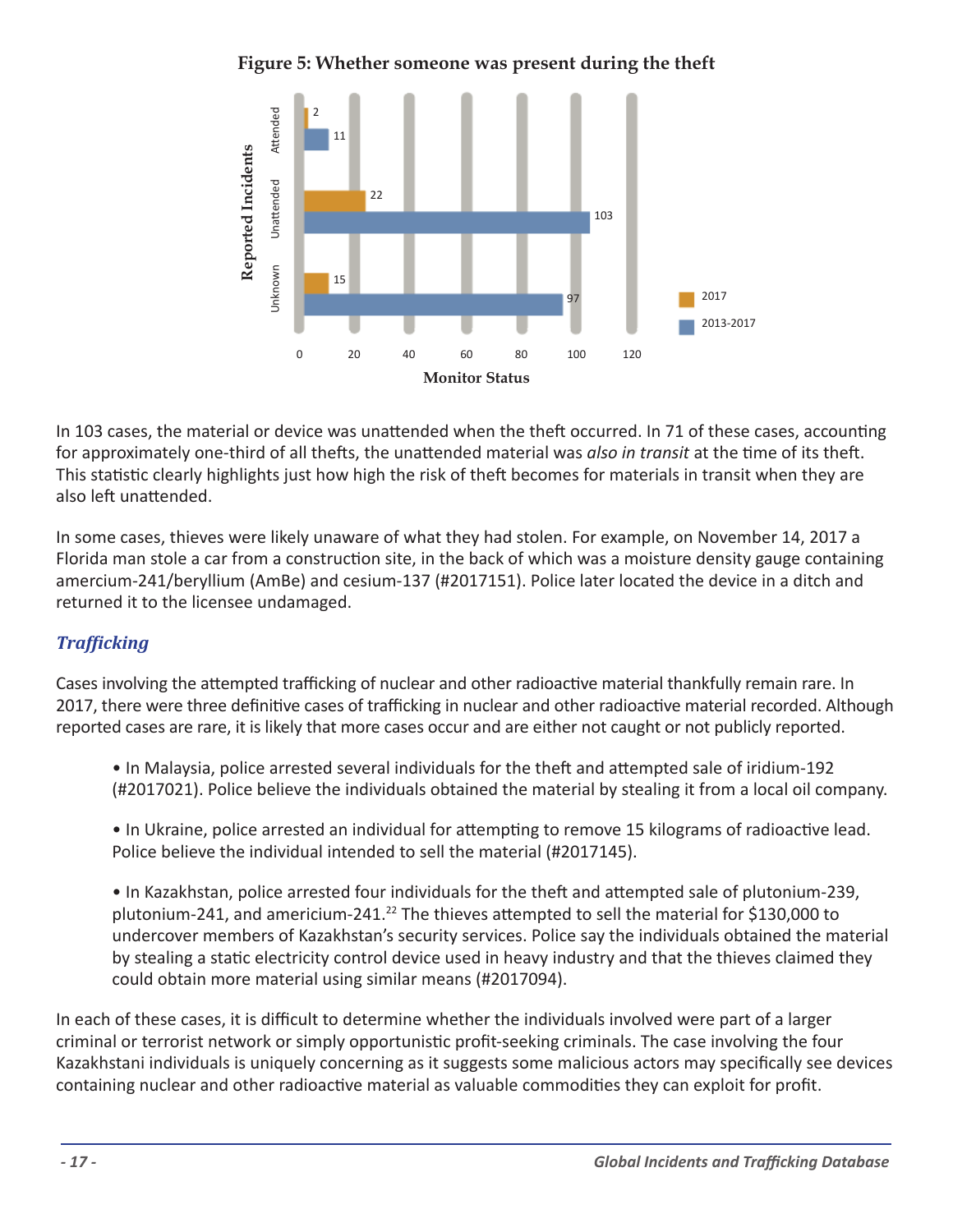### *Recovery Data*

The CNS database tracks whether materials outside of regulatory control are recovered, and if so, how. The data is likely incomplete because recoveries are rarely reported in the press. Additionally, even in those (rare) countries that legally require reporting the loss of materials, reporting whether they are recovered can be discretionary.

A recognized limitation of the CNS database is that entries are not routinely revisited once they are input, even in the unlikely event that updated information becomes available. For example, a source entered as lost and unrecovered would remain flagged as an unrecovered case even if it were reported found two years later. Therefore, the recovered incidents in the database can only be interpreted as the minimum number of recovered sources. Figure 6 sorts incidents by whether the material was recovered, and, for those that were, the manner of recovery.



## **Figure 6: Recovered by Time of Entry?**

Recovering lost radioactive material can be difficult, time consuming, and expensive. Often a loss is not discovered until well after it has occurred. The material and devices involved are often small and difficult to spot. Responses often involve large search parties, specialized (and expensive) detection equipment, rewards for the safe return of the material, and inventory searches. Even then, there is no guarantee that recovery efforts will be successful.

# *Policy Recommendation 2: Improve physical security measures; expand electronic tracking of dangerous radioactive sources*

Improving physical security and tracking of materials is vital, especially for the most dangerous radioactive materials in transit. There was meaningful international progress on improving security for Category 1 sources in 2017. Following the 2014 Nuclear Security Summit (NSS) 23 states committed to securing all Category 1 sources within their jurisdictions, and as of this report's publication, all 23 had met their NSS commitments.<sup>23</sup> States met their commitments through a variety of measures. Several states created and deployed electronic tracking systems for all Category 1 sources within their jurisdictions as one component of meeting their commitments.<sup>24</sup>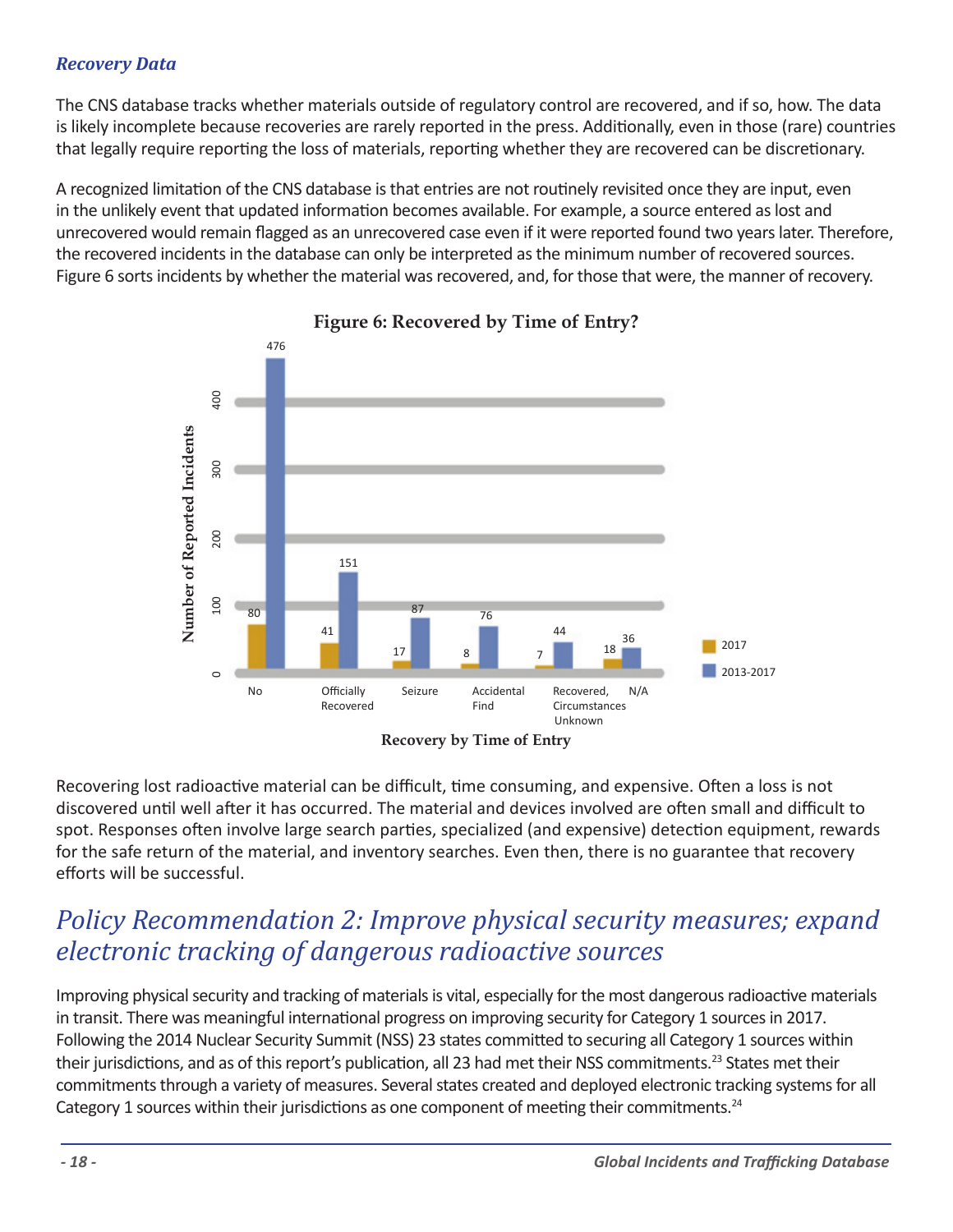The news is less encouraging for Category 2 sources, which have not received similar high-level international attention. Some countries, like the United States and South Korea, have recognized the threat of Category 2 sources falling into the wrong hands, and have worked to expand electronic tracking to Category 2 sources within their jurisdictions. However, information on other countries is limited.<sup>25</sup> Even in the United States, authorities often lack information critical to safeguarding the transport of Category 2 sources. According to a 2017 U.S. Government Accountability Office (GAO) report, the Nuclear Regulatory Commission does not collect information on the shipment of Category 2 sources or the mode by which these sources are transported.<sup>26</sup>

Given the high costs and difficulties of recovering lost materials, as well as the attendant safety and security risks, licensees should consider taking additional measures (beyond those legally required by governments) to protect materials in their charge. Waiting for comprehensive action by national governments is not in the interests of licensees; convincing them of this could reap significant security improvements (and thus decrease the need for licensees to expend resources attempting to recover and replacing lost or stolen sources).

A 2014 U.S. GAO report describes a few effective, low-cost measures to reduce instances of theft and loss.<sup>27</sup> One such measure is for owners and operators of industrial radiography equipment, the most common Category 2 source reported lost or stolen, to install high-security locks, which cost approximately \$50 each. Another measure is the installation of GPS tracking devices on vehicles transporting Category 2 sources. One large radiography company installed GPS trackers on all 120 of its trucks in 2011 at a cost of approximately \$50 to \$100 per truck, and equivalent devices are even less expensive today. Given the low cost and availability of these security measures, and the typically high costs of searching for and replacing lost or stolen sources, licensees should strongly consider implementing these or similar measures.

Some states have incorporated these types of security measures into national legal and regulatory frameworks. An encouraging step in 2017 was Mexico's passage of "Regulations for the Safe Transport of Radioactive Material," which, among other requirements, mandates that all cobalt-60, cesium-137, iridium-192 and other sources of principal concern have locks and GPS tracking devices while in transit<sup>28</sup> This is significant progress, as Mexico has been the site of some of the most serious incidents involving vehicle theft. The only reported Category 1 incident involving vehicle theft recorded by this database since 2013 occurred in Mexico (#2013070), as did a 2017 vehicle theft of a Category 2 source (#2017066).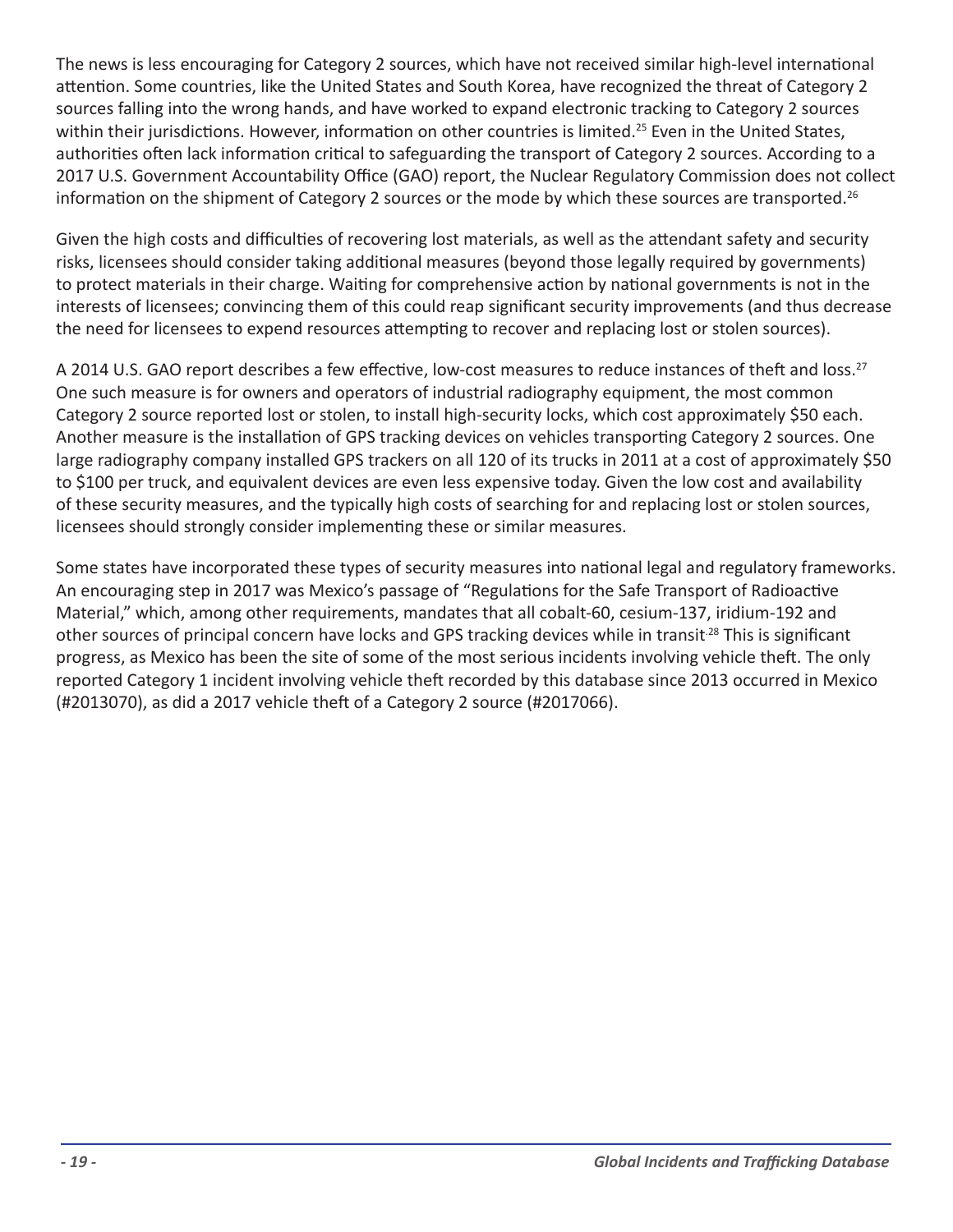## **Key Finding 3: Human failure is a security risk**

In 2017, 104 incidents (60.8 percent) were at least partially caused by carelessness, inattention to appropriate procedures, or other behaviors that fall under the heading of "human failure." This designation is primarily associated with cases involving lost nuclear or other radioactive material, although it is also a factor in some cases of theft.

The prevalence of incidents involving human failure calls for a stronger security culture in organizations that handle nuclear and other radioactive materials. A major 2017 case study in human failure occurred in a university setting (#2017165). A professor at the University of Nevada at Las Vegas lost 1.4 grams of highly enriched uranium. The material disappeared after the professor improperly stored it underneath the desk in his or her office for several days. The material's whereabouts and the mechanism of its disappearance remain unknown.

Such acts of negligence are thankfully rare when it comes to nuclear material. Unfortunately, they are much more common with other radioactive materials used in industry. For example, on February 20, 2017, a radiography crew in New Mexico failed to secure a device properly before moving between job sites (#2017038). As a result, the device fell out of the back of the crew's truck. Thankfully, a contractor working at the site discovered the device and was able to return it to the licensees.

# *Policy Recommendation: Improve security culture*

Human error is unavoidable. However, a robust organizational security culture can help to mitigate the frequency and severity of incidents involving nuclear and other radioactive material. Proper employee training that inculcates respect for security regulations, understanding of the rationale behind protocols, and proper procedures for working with radioactive materials can reduce human failure.

In 2008, the IAEA released a guidebook, *Nuclear Security Culture: Implementing Guide,* which underscores the importance of security culture in preventing security incidents.29 In 2016, the IAEA drafted a technical guide: Enhancing Nuclear Security Culture in Organizations Associated with Nuclear and/or Radioactive Material. The document is now with the IAEA Publications Committee and is expected to be released in 2019.<sup>30</sup>

The draft IAEA technical guidance suggests specific policies for enhancing security culture, some of which are applicable to any organization responsible for the handling of nuclear and other radioactive materials. These include:

- 1. Organizational self-assessment to determine the prevailing beliefs and attitudes toward security
- 2. Development of an action plan to enhance security culture, based on results of the self-assessment

3. The designation of an individual as a Culture Coordinator, who is responsible for developing the action plan and ensuring its implementation.<sup>31</sup>

Studies published in 2017 offer insight into the development and maintenance of a strong security culture. The IAEA released a technical guide for the administration of security culture self-assessments, using tools like surveys, interviews, document reviews, and observations to identify an organization's strengths and weaknesses in security culture.

The 2017 University of Georgia *Nuclear Security Culture for Users of Radioactive Sources* focuses on the unique circumstances for users of radioactive material in settings such as healthcare, academia, and industry, which represent a large percentage of the incidents recorded in the database.<sup>32</sup> According to the UGA report, these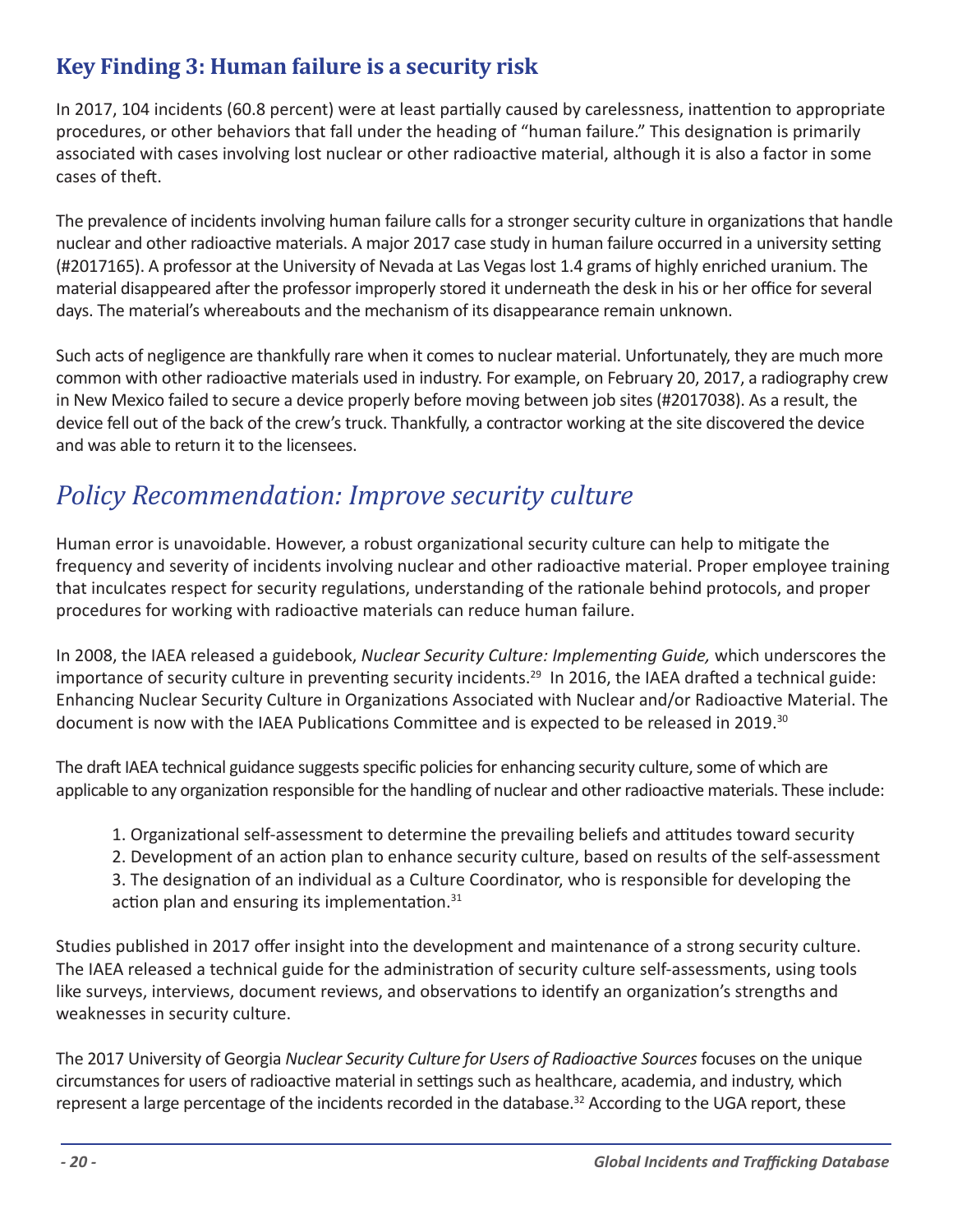sectors often have well-established organizational *safety* cultures, but less well-developed *security* cultures. Organizations in these sectors could likely benefit from integrating security into their already existing safety culture, as they are supported by overlapping values (e.g. personal accountability, vigilance, reporting), as well as similar consequences for failure (e.g. negative impacts on human health, politics, economics, and the environment). This entails making employees aware of the consequences of security incidents involving radioactive material, and management treating security violations as seriously as it typically does safety violations.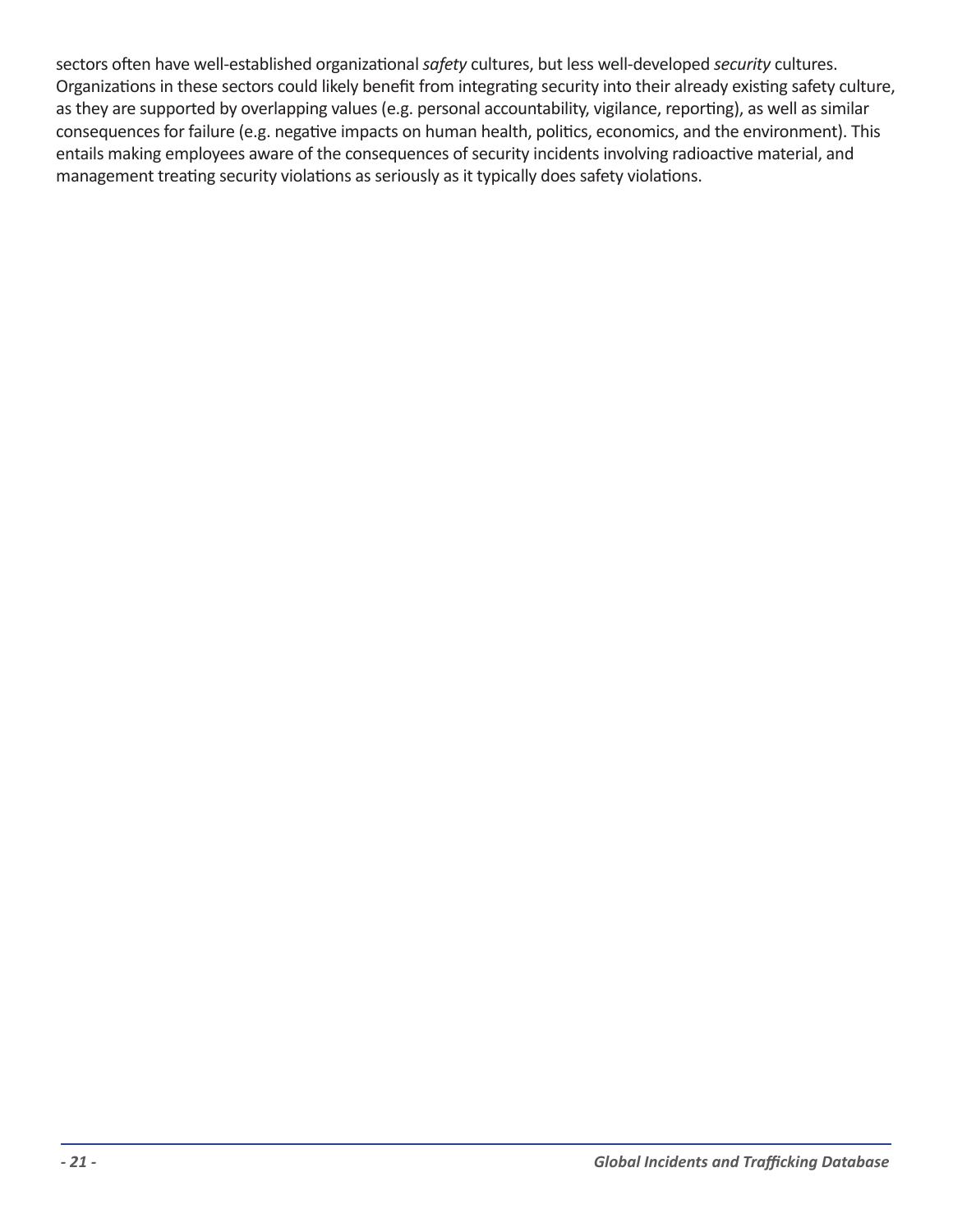## **Key Finding 4: Material Replacement**

Materials used in medical and industrial applications continue to constitute a high percentage of reported incidents. In 2017, there were 105 such incidents, approximately 61.4 percent of the total. More broadly, between 2013 and 2017 there were 535 such incidents, constituting 61.1 percent of all incidents. Moreover, incidents involving the most dangerous radioactive materials are almost always tied to medical and industrial uses. Of the 36 incidents involving Category 1 or 2 materials, 34 incidents involved materials or devices used in industrial or medical applications.<sup>33</sup>

# *Policy Recommendation: Governments should encourage replacement efforts*

Minimizing the use of the most dangerous radioactive materials (i.e., especially Category 1 and 2 sources), is among the highest priority ways to reduce the likelihood malicious actors will acquire the materials required for radiological terrorism. Fewer radioactive materials in circulation—especially in low-security settings such as hospitals—means fewer opportunities for losses, accidents, or thefts.

News headlines in 2017 highlighted the risks of the continued use of radioactive materials in civilian settings. In July 2017, after the Iraqi military and outside partners liberated the city of Mosul from Islamic State (IS) control, the Washington Post reported that two high-activity cobalt-60 sources had not been evacuated from the University of Mosul at the time of IS takeover in 2014, and remained in a storage room for the duration of the IS occupation. Government officials found the sources to be intact and undisturbed after the campus had been liberated. IS militants had access to the material for three years, and could have diverted it for use in a radiological dispersal device (RDD) at any time. This suggests IS militants either did not realize what they had and its possible applications, or were stymied by the difficulty of safely removing the material, as these cobalt-60 sources are materials of "principal concern" for radiological terrorism.

In nearly all medical and industrial applications, equivalent technologies exist that do not involve the use of radioactive materials. According to a 2008 National Academy of Sciences (NAS) report, as well as subsequent reports by the U.S. Nuclear Regulatory Commission Task Force on Radiation Source Protection and Security in 2010 and 2014, non-isotopic replacements exist for the most common medical applications of Category 1 and 2 sources, radiotherapy and blood irradiation."<sup>34</sup> In many parts of the world, cobalt-60 radiotherapy machines, the devices that caused experts such concern while Mosul, Iraq was in Islamic State hands, have been almost entirely phased out in favor of clinical linear accelerators (LINACS), which permanently remove the risk. As of July 2018, there are just over 2,000 radionuclide teletherapy units remaining worldwide (most using cobalt-60), compared to nearly 12,000 clinical accelerators. However, the majority of remaining cobalt-60 machines are in lower and middle-income countries, where materials replacement efforts most commonly encounter barriers to implementation such as cost, feasibility, and perceived importance.<sup>35</sup> Similarly, cesium-137 is often used in blood irradiators and some radiation therapy machines. LINACs are a technologically viable replacement technology to devices containing cesium-137, but face similar conversion challenges to devices using cobalt-60.

The most recent high-level international discussion of this issue was at the 2016 Nuclear Security Summit, when the United States, along with 27 other nations and INTERPOL, released a joint statement on Strengthening the Security of High Activity Sealed Radioactive Sources (HASS). The statement reiterated that specific medical and industrial applications of dangerous sources may be replaced with "technologies based on sources of lower activity and, in some specific cases, no radioactive sealed sources at all."<sup>36</sup>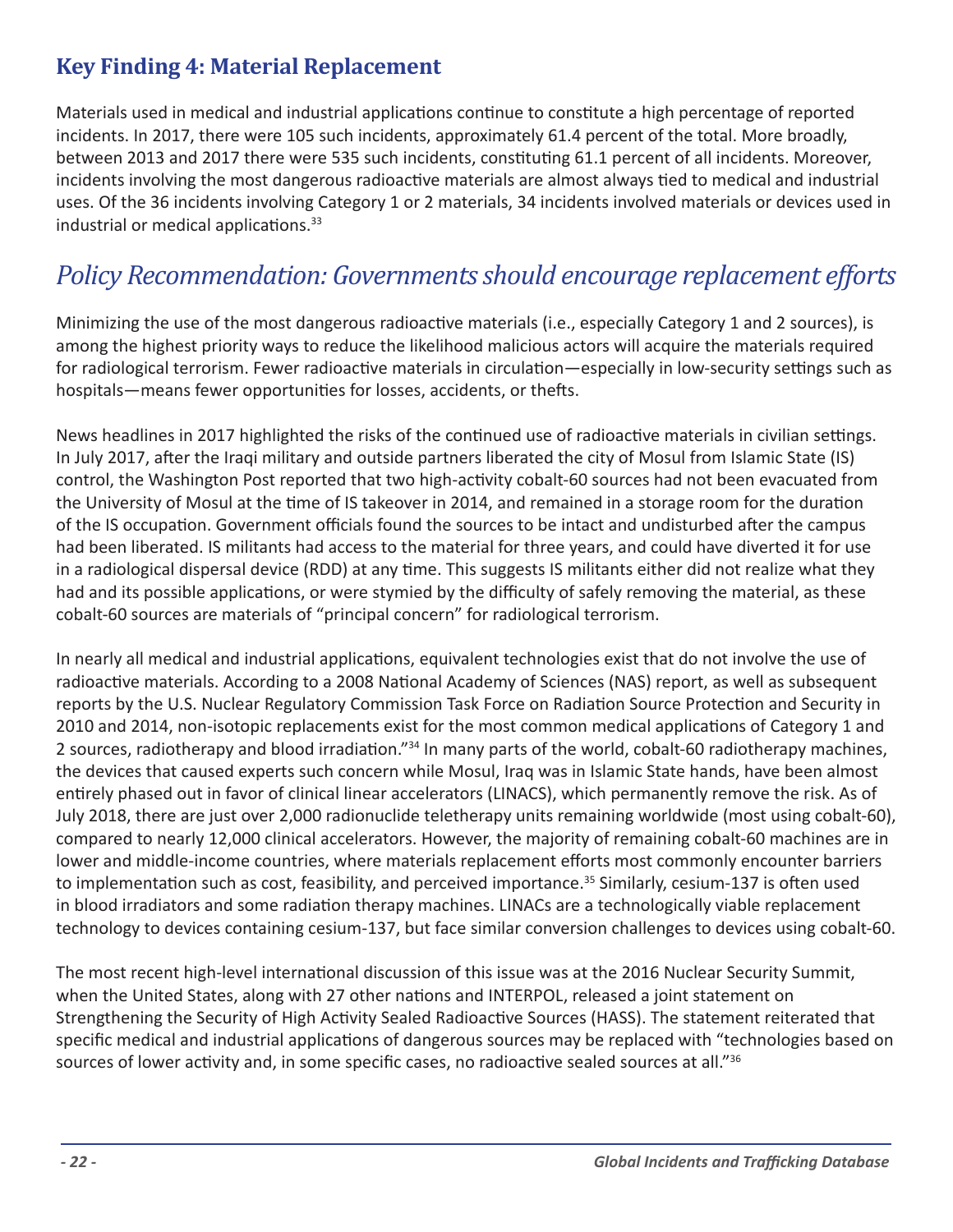There has been some progress on meeting this goal and replacing these devices. Most wealthy countries have replaced, or are working to replace, old cobalt-60 radiation therapy machines with LINACs. Similarly, there has been significant progress in replacing cesium-137 blood irradiators with alternatives, since their approval for use by the U.S. Food and Drug Administration (FDA) in 2005.<sup>37</sup> The Nuclear Threat Initiative is promoting the phaseout of all cesium-137 blood irradiators in the United States, and has worked with public health officials, hospital administrators, blood banks, and medical researchers in several cities around the country to identify safe and effective alternatives to continue to care for patients and advance scientific research. For example, with DOE assistance New York City has committed to replacing its cesium-137 blood and research irradiators by 2020.<sup>38</sup> The state of California has pledged to phase out 11 of the state's 100 cesium blood irradiators, most of which are in the University of California system.<sup>39</sup> Other countries have made similar commitments and met key milestones in 2017. In October 2017, Japan announced it had replaced 80 percent of its cesium-137 blood irradiators with alternatives.<sup>40</sup> Norway and France also finished replacing all of their cesium blood irradiators in 2017.<sup>41</sup>

Widespread adoption of these technologies has been hindered by capital investment costs to purchase the new non-gamma technology, concerns among users about the effectiveness of replacements, and a lack of awareness.<sup>42</sup> However, progress continues in each of these areas.



## **Figure 7: Source or Device Application**

#### *Cost*

Cost remains the most significant hindrance to the widespread adoption of these technologies: LINACs can often cost several million dollars, and are more expensive to maintain than cobalt-60 units.<sup>43</sup> A July 2015 CNS Occasional Paper outlined different methods for addressing cost concerns. These include direct government funding for the adoption of alternative technologies, tax breaks where it is viable, government subsidies to encourage the shift to alternatives, and adjustment of liability rates to reflect the danger of accidents or misuse involving radioactive sources and materials.<sup>44</sup>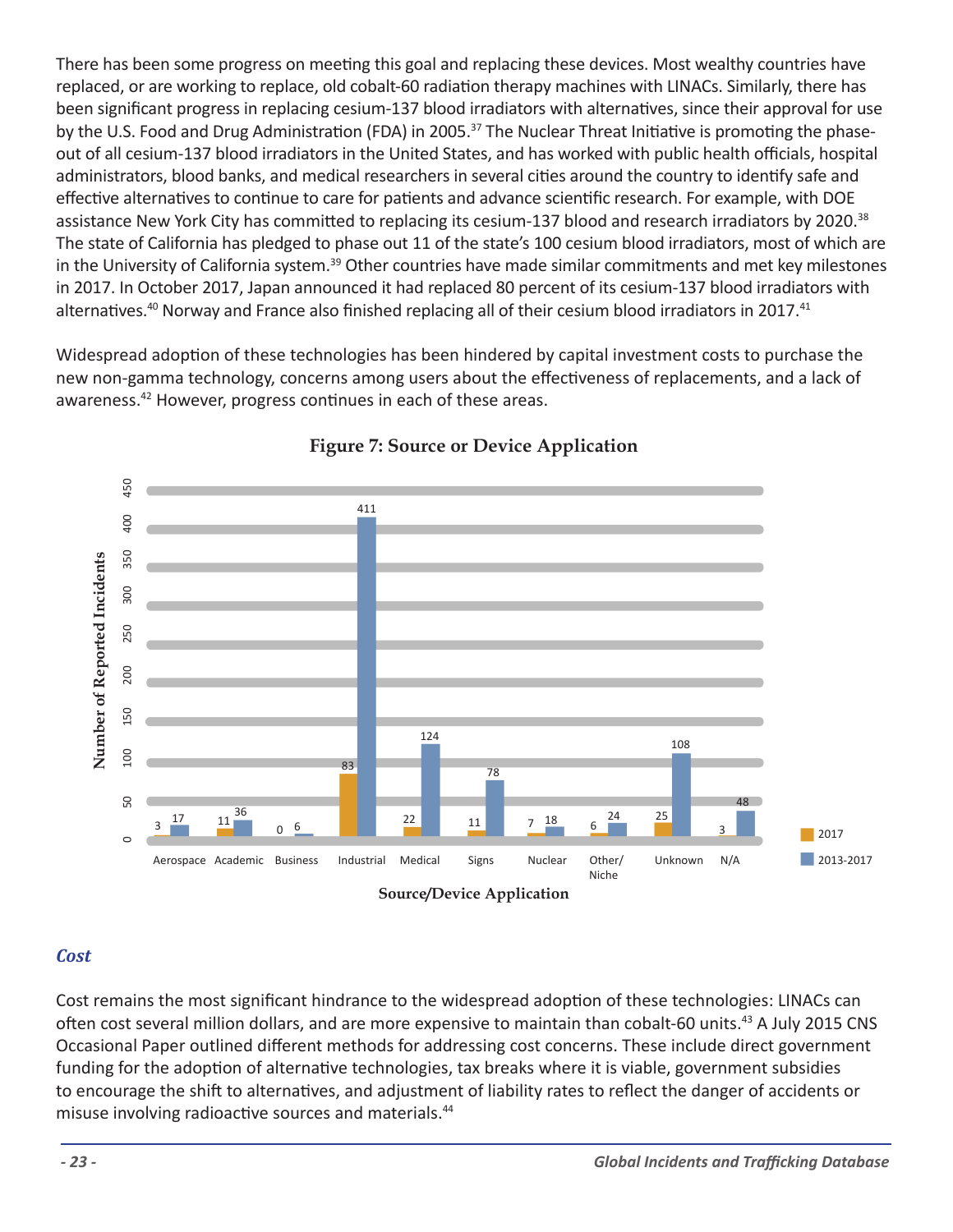In addition to the up-front costs, many of these machines require several hundred thousand dollars a year in regular maintenance to function effectively. In low-income countries, these costs can be even higher due to power fluctuations and outages, and the relative difficulty in travelling to them. A U.S. company called Varian has been working to reduce these costs by developing a cheaper version of its LINAC models. In 2017, Varian released a model intended for use in countries with such difficulties.<sup>45</sup> While the cost is only slightly lower than traditional LINACs, Varian designed the device to require much less frequent maintenance, which would lower long-term costs.<sup>46</sup>

A 2016 paper titled, *Treatment, Not Terror,* by Miles Pomper, Ferenc Dalnoki-Veress, and George Moore, examined other strategies available to low-income countries. The paper suggests a combination of approaches such as donor support, developing cheaper LINACs, selling refurbished LINACs at a lower cost, and encouraging regional bodies/states to buy in bulk.47 While progress on this front continues, addressing the high costs of these machines will likely remain an issue for the near future.

Over the last several years, terrorist and insurgent groups have taken advantage of poor governance and political instability to seize territory around the world. Given the instability in many parts of the world, the international community should prioritize (and where needed, help fund) the replacement of the most dangerous sources and devices with non-radioactive alternatives in potential conflict zones.

## *Efficacy*

While non-radioactive technologies for radiation therapy and blood irradiation are well established, there are some concerns among end-users about their efficacy. In the United States, the FDA is still working to approve non-radioactive alternatives for all cesium sources. Some research labs are hesitant to switch over to new technologies due to concerns that subtle differences in output could make comparing data between studies undertaken by the two different types of machines difficult.<sup>48</sup>

This problem is even worse in well logging, a technique vital to the oil and gas industry that employs Category 2 and 3 sources, for which similar alternatives exist or are in development. In order to be used effectively, well logging analysis "relies on a large body of data that has been accumulated...using Am-Be [radioactive] sources."<sup>49</sup> In general, material replacement of devices with industrial applications, such as well logging tools and moisture density gauges, has not received as much attention as material replacement for medical applications. More data on the efficacy of non-isotopic replacements is needed.

#### *Awareness*

Governments should continue to promote these technologies and inform users about their advantages. In many cases, governments already know who the operators of these devices are (or at least, they should). The IAEA can assist in these efforts by promoting alternative technologies to member states. Continued outreach efforts are essential to informing these users of alternative technologies and to encourage them to adopt them.<sup>50</sup>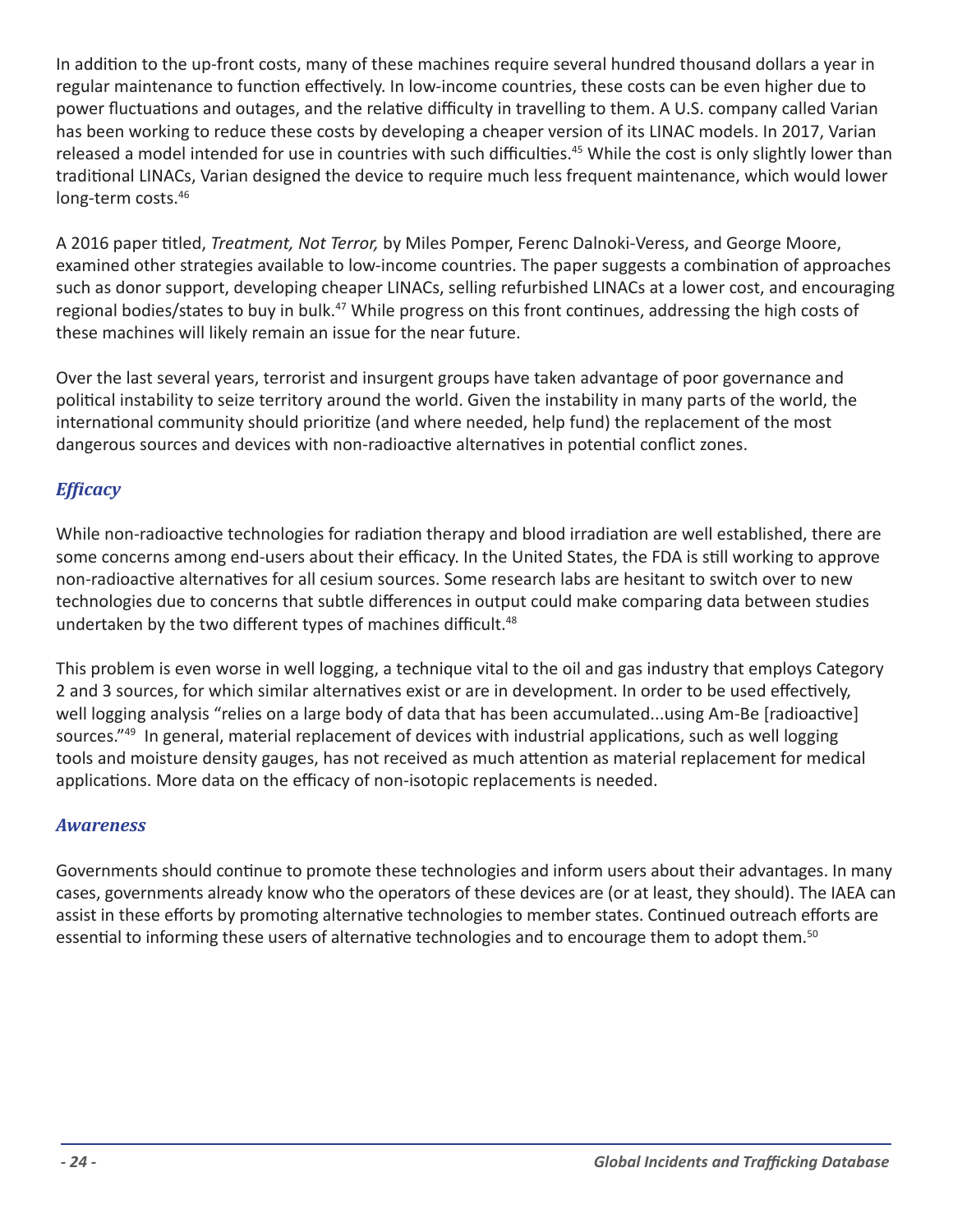# **IV. Conclusion**

With the release of the CNS trafficking database's fifth annual report, consistent trends have emerged, reinforced by the 2017 incident data. Despite some progress made in improving nuclear and other radioactive materials security, annual incident counts remain high. Moreover, the end of the Nuclear Security Summits has removed an important global spotlight on improving nuclear and radiological security.

Reflecting these consistent trends, the policy recommendations of the CNS Global Incidents and Trafficking report echo those in previous editions of the report:

- More systematic and transparent global reporting
- Using technology to enhance physical security
- Improving organizational security culture
- Replacing radioactive materials with less dangerous alternatives, where possible

These measures will help communities around the world to enjoy the benefits of nuclear and other radioactive materials, while reducing the risk of safety and security incidents, and especially nuclear or radiological terrorism.

# **V. Methodology**

For a complete methodology and dataset, please refer to the full database at www.nti.org/trafficking.

- The database includes incidents reported January 1, 2013 through December 31, 2017
- CNS researchers conducted global searches in 14 major languages, and used machine-assisted translation to conduct searches in additional languages.
- Researchers used a variety of sources, including reports from countries' regulatory agencies, national and local news reports, and country-specific search engines.
- The database includes twenty categories describing each incident. The categories and their subcategories are explained in the Category Definitions section of the database.

Where possible, CNS researchers relied on incident reports to determine what category (ranging from 1 to 5) a source or device fell into. In cases where reports did not provide a category, CNS researches used the methodology provided in section 2 of *IAEA Safety Standards: Categorization of Radioactive Sources RS-G-1.9,*  along with information in the incident report(s), to categorize the source or device. In some cases, reports lacked the information required to make a determination, and the incident category is therefore marked as unknown.

Because the database relies on open-source media reports, it may be skewed more heavily toward thefts than other databases, such as the ITDB, that rely on government reports. Thefts are more liable to be the subject of media reports than, say, seizures of material outside of regulatory control at border checkpoints.

Some previous editions of the database identified "human negligence" as a cause for many incidents. Because "negligence" carries specific, albeit different, meanings in civil and criminal law, CNS has elected to replace "negligence" with the term "human failure," as defined below. Incidents identified as linked to human failure are not classified as such in the database itself. Incidents are examined prior to writing this report to see if they are linked to human failure.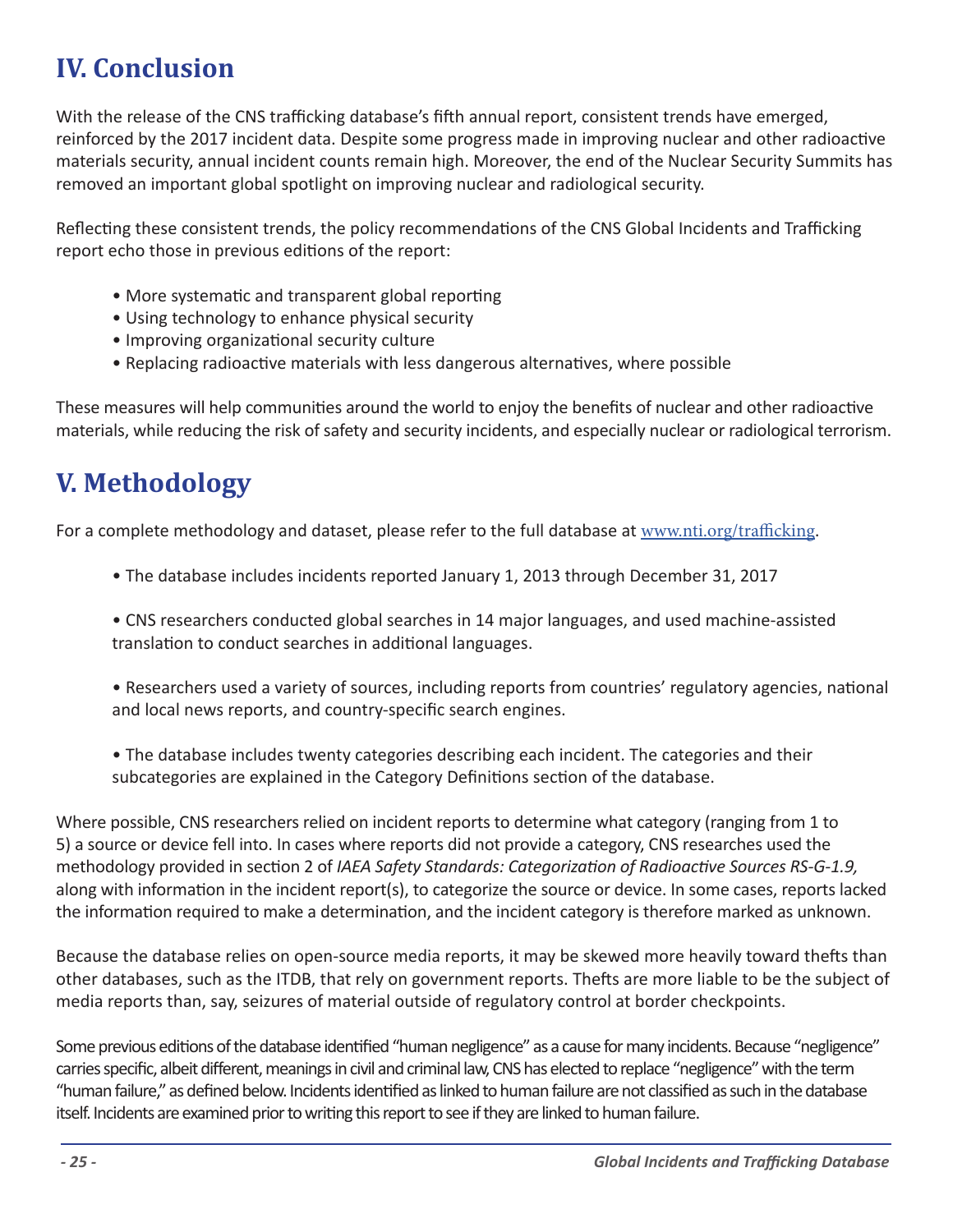The following guidelines were used to determine whether human failure was a contributing factor in an incident.

• Human failure was defined as a lack of reasonable care or attention to maintaining control over radioactive materials, including any failure to follow relevant regulations or company procedures governing the use, storage, shipment, receipt, or disposal of radioactive materials.

• The circumstances surrounding how material fell out of regulatory control had to be described in the incident report in order to link an incident to human failure. If insufficient details were given, the role of human failure was deemed unknown.

• All incidents classified as "loss" were deemed due to human failure unless the circumstances surrounding loss of control involved a natural disaster or other events outside the control of the individual(s) responsible (such as a health event).

• Incidents classified as "delivery failure/misrouting" were deemed due to human failure if a shipment was delivered to the wrong address or location; was labeled improperly; contained more or less material than was specified in the invoice; was the result of a communications breakdown; or relevant individuals did not otherwise follow the proper procedures for shipping, receiving, or opening radioactive materials.

• In cases classified as "theft/stolen material," the incident report had to specifically mention whether the user failed to follow relevant regulations or company protocols at the time the theft occurred.

• Cases falling into all other categories listed under "Type of Incident" were linked to human failure if the incident report mentioned activities that fit the type of behavior detailed above.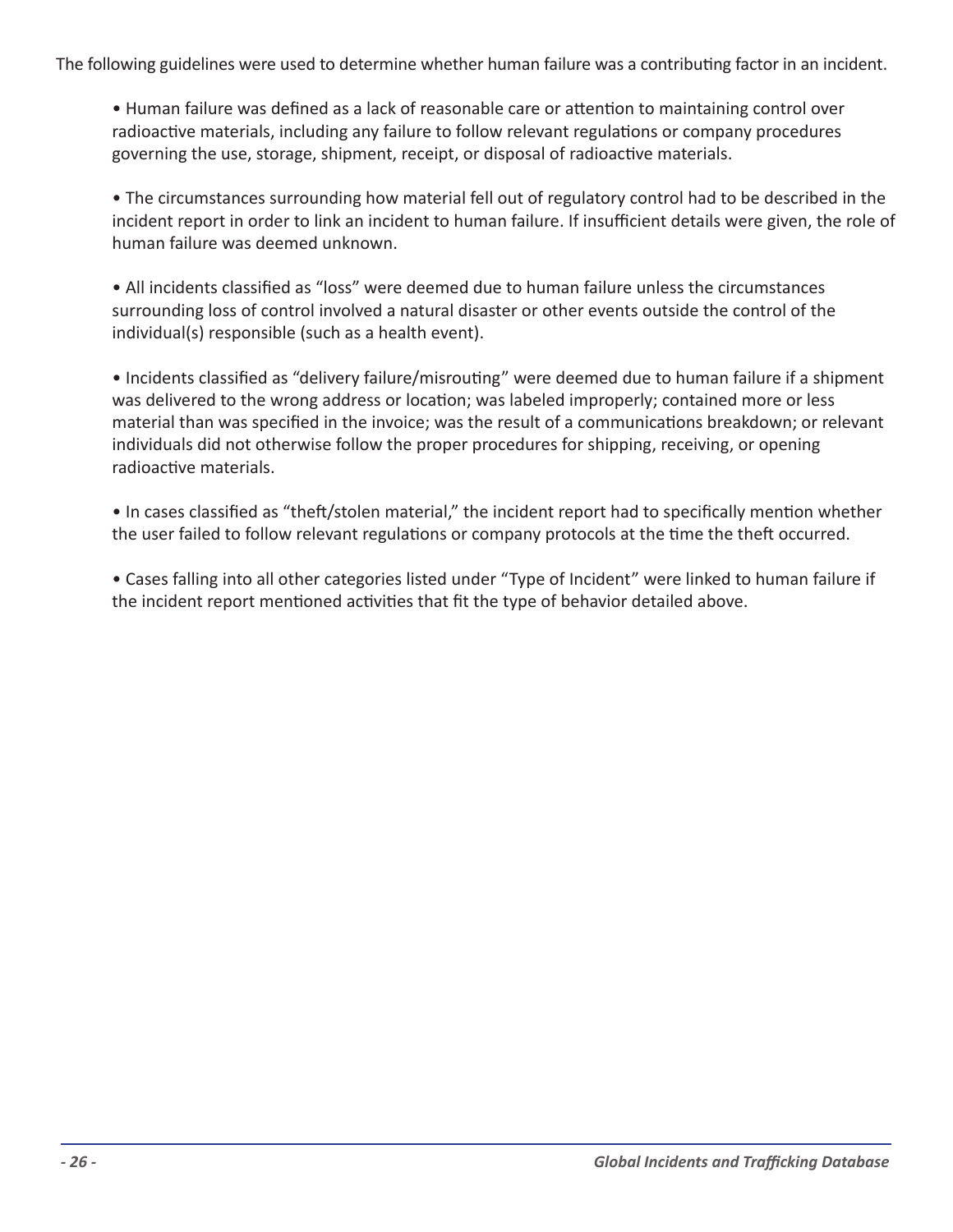# **Sources**

<sup>1</sup> Office of the Chief Financial Officer, U.S. Department of Energy, FY 2018 Budget Justification, May 23, 2017, p. 505, https://energy.gov/sites/prod/files/2017/05/f34/FY2018BudgetVolume1\_1.pdf; Kingston Reif, "Trump Budget Supports Mox Termination," *Arms Control Today,* July/August 2017, https://www.armscontrol.org/ act/2017-07/news/trump-budget-supports-mox-termination.

<sup>2</sup> Queen Elizabeth II, Her Majesty's Most Gracious Speech to Both Houses of Parliament, June 21, 2017 www.gov.uk. <sup>3</sup> Robert Einhorn, "Prospects for U.S.-Russian nonproliferation cooperation: Russia—An Increasingly Unreliable Nonproliferation Partner," *Brookings,* February 26, 2018, https://www.brookings.edu/research/prospects-foru-s-russian-nonproliferation-cooperation/.

4 United States of America v. Brandon Russell, Case No. 8:17-mj-1362tbm, May 20, 2017, https://www.justice. gov/usao-mdfl/press-release/file/968111/download.

<sup>5</sup> National Research Council, Committee on Radiation Source Use and Replacement, "Radiation Source Use and Replacement," 2008, www.nap.edu.

6 David Kramer, "Push to purge cesium irradiators gains momentum," *Physics Today,* October 24, 2017, http:// physicstoday.scitation.org/do/10.1063/PT.6.2.20171024a/full/.

7 Matthew Bunn, Nickolas Roth, "The Effects of a Single Terrorist Nuclear Bomb," *Bulletin of the Atomic Scientists,* September 28, 2017, www.thebulletin.org.

<sup>8</sup> U.S. Nuclear Regulatory Committee, Fact Sheet on Dirty Bombs, updated December 12, 2014, www.nrc.gov. <sup>9</sup> George M. Moore and Miles A. Pomper, "Permanent Risk Reduction: A Roadmap for Replacing High-risk Radioactive Sources and Materials," CNS Occasional Paper No. 23, James Martin Center for Nonproliferation. <sup>10</sup> IAEA, Nuclear Security Recommendations on Physical Protection of Nuclear Material and Nuclear Facilities (INFCIRC/225/Revision 5), IAEA Nuclear Security Series No. 13., 2011, https://www-pub.iaea.org/MTCD/ Publications/PDF/Pub1481\_web.pdf.

 $11$  It is possible the original report was in error and actually meant to report Plutonium-238 instead of 239. <sup>12</sup> DOE/NRC Interagency Working Group on Radiological Dispersal Devices, "Radiological Dispersal Devices: Report to the Nuclear Regulatory Commission and the Secretary of Energy," May 2003, https://www.energy. gov/sites/prod/files/edg/media/RDDRPTF14MAYa.pdf.

<sup>13</sup> Charles D. Ferguson, Tahseen Kazi, and Judith Perera, "Commercial Radioactive Sources: Surveying the Security Risks," CNS Occasional Paper No.11, James Martin Center for Nonproliferation Studies, January 2003, http://hps.org.

<sup>14</sup> It would probably take about 50 kg ingested over a month of heavy water to kill a person. Given that heavy water costs about \$300 per kg, it would be more cost effective to murder someone by drowning them in heavy water rather than poisoning them with it.

<sup>15</sup> United States' reports: https://www.nrc.gov/reading-rm/doc-collections/event-status/ event/; Canada's reports: http://nuclearsafety.gc.ca/eng/resources/publications/reports/ lost\_stolen\_ss\_rd/CNSC-Lost-and-Stolen-Sealed-Sources-and-Radiation-Devices-Report.cfm; France's reports: https://www.asn.fr/Controler/ Actualites-du-controle/Avis-d-incident-hors-installationsnucleaires; Belgium's reports: http://www.fanc.fgov. be/fr/page/communiques-de-presse/8. aspx; Japan's reports: https://www.nsr.go.jp/activity/bousai/trouble/ index.html; South Korea's reports: http://m.kins.re.kr/status/radEmerList.do.

<sup>16</sup> Old website: Security Service of Ukraine, "News," http://www.sbu.gov.ua/sbu/control/ New website: Security Service of Ukraine, "News," https://ssu.gov.ua/ua/news/4/category/21.

17 "Project Amnesty: Voluntary IRS Surrender," *UAtom,* updated 2017, http://uatom.org/index.php/ en/project-amnesty/. <sup>18</sup> IAEA, "IAEA Incident and Trafficking Database, Incidents of Nuclear and Other Radioactive Material Out of Regulatory Control, 2017 Fact Sheet," https://www.iaea.org/sites/default/files/17/12/itdb-factsheet-2017.pdf. <sup>19</sup> George M. Moore, "Out of Control: Why Mandatory International Reporting Is Needed for Radioactive Sources and Materials," *Bulletin of the Atomic Scientists,* Volume 70, Issue 14, 2014.

<sup>20</sup> George M. Moore, "Out of Control: Why Mandatory International Reporting Is Needed for Radioactive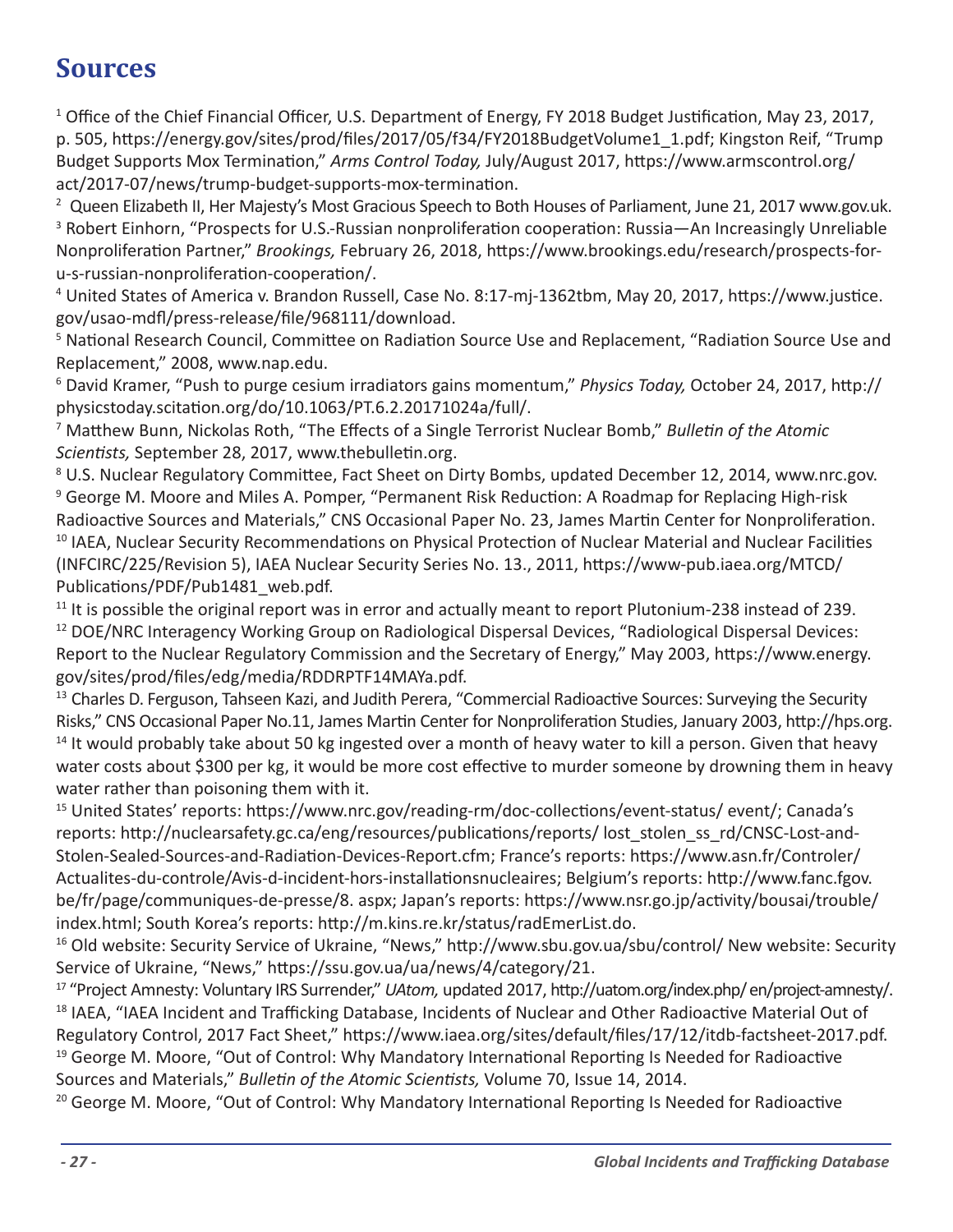Sources and Materials," *Bulletin of the Atomic Scientists,* Volume 70, Issue 14, 2014.

<sup>21</sup> David Trimble, U.S. Senate Hearing, 2014, https://www.scribd.com/document/322053790/SENATE-HEARING-113TH-CONGRESS-SECURING-RADIOLOGICAL-MATERIALS-EXAMINING-THE-THREAT-NEXT-DOOR.

<sup>22</sup> It is possible the original report was in error and actually meant to report Plutonium-238 instead of 239. <sup>23</sup> Statement on Enhancing Radiological Security," Nuclear Security Summit, March 24, 2014, http://pgstest.files. wordpress.com; Andrew Bieniawsk, Ioanna Iliopulos, Michelle Nalabandian, "Radiological Security Progress Report," NTI, March 2016, http://www.nti.org/media/documents/NTI\_Rad\_Security\_Report\_final\_0916.pdf. <sup>24</sup> Japan – Joint Statement on Transport Security. March 24, 2014, https://2009-2017.state.gov/documents/ organization/235504.pdf; part 2 of statement: https://2009-2017.state.gov/documents/organization/235509.pdf. <sup>25</sup> Paul Gray, "Global Industry Trends with Radioactive Sources," International Source Supplier and Producers Association, IAEA, Abu Dhabi, 2013.

<sup>26</sup> GAO: Nuclear Nonproliferation, February 2017, https://www.gao.gov/assets/690/682562.pdf. <sup>27</sup> GAO: Nuclear Nonproliferation, June 2014, https://www.gao.gov/assets/260/256110.pdf.

<sup>28</sup> Reglamento para el Transporte Seguro de Material Radioactivo, Estados Unidos Mexicanos, April 10, 2017, https://www.gob.mx/cms/uploads/attachment/file/211948/Reglamento\_para\_el\_Transporte\_Seguro\_de Material Radiactivo DOF.pdf.

<sup>29</sup> IAEA Nuclear Security Series No. 7, "Nuclear Security Culture, Implementing Guide," IAEA Vienna, 2008, https://www-pub.iaea.org/MTCD/publications/PDF/Pub1347\_web.pdf.

<sup>30</sup> Communication with Laura Rockwood, Executive Director, Vienna Center for Disarmament and Non-Proliferation, March 2018.

<sup>31</sup> IAEA, "Enhancing Nuclear Security Culture in Organizations Associated with Nuclear and/or Radioactive Material, Draft Technical Guidance," July 2016, https://www-ns.iaea.org/downloads/security/security-seriesdrafts/tech-guidance/nst027.pdf.

<sup>32</sup> Dr. Igor Khripunov, editor, "Nuclear Security Culture for Users of Radioactive Sources: Model, Self-Assessment, Enhancement," University of Georgia Center for Trade and International Security, August 2017, http://spia.uga.edu/wp-content/uploads/2017/11/CRP-report-final-November-2017.pdf. <sup>33</sup> There were no reported category 1 incidents in 2017.

<sup>34</sup> U.S. Nuclear Regulatory Commission, Task Force on Radiation Source Protection and Security, updated August 2017, https://www.nrc.gov/security/byproduct/task-force.html.

<sup>35</sup> IAEA, Directory of Radiotherapy Centres (DIRAC), updated March 8, 2018, http://dirac.iaea.org. <sup>36</sup> "Joint Statement on Strengthening the Security of High Activity Sealed Radioactive Sources (HASS)," Nuclear Security Summit, March 11, 2016, https://static1.squarespace.com/static/568be36505f8e2af8023adf7/t/5705 0be927d4bd14a1daad3f/1459948521768/Joint+Statement+on+the+Security+of+High+Activity+Radioactive+S ources.pdf.

<sup>37</sup> Andrew J. Bieniawski, Ioanna Iliopulos, Michelle Nalabandian, "Radiological Security Progress Report," March 2016, http://www.nti.org/media/documents/NTI\_Rad\_Security\_Report\_final\_0916.pdf;

Libby Torres, "NYC Hospitals Will Phase Out Radiological Devices That Could Be Used For Dirty Bomb," Gothamist.com, October 12, 2017, http://gothamist.com/2017/10/12/dirty\_bomb\_prep\_nyc.php.

<sup>38</sup> Libby Torres, "NYC Hospitals Will Phase Out Radiological Devices That Could Be Used for Dirty Bomb," Gothamist.com, October 12, 2017, http://gothamist.com/2017/10/12/dirty\_bomb\_prep\_nyc.php.

39 David Kramer, "Push to purge cesium irradiators gains momentum," *Physics Today,* October 24, 2017, http://physicstoday.scitation.org/do/10.1063/PT.6.2.20171024a/full/.

<sup>40</sup> David Kramer, "Push to purge cesium irradiators gains momentum," *Physics Today,* October 24, 2017, http://physicstoday.scitation.org/do/10.1063/PT.6.2.20171024a/full/.

<sup>41</sup> David Kramer, "Push to purge cesium irradiators gains momentum," *Physics Today,* October 24, 2017, http://physicstoday.scitation.org/do/10.1063/PT.6.2.20171024a/full/.

<sup>42</sup> U.S. Nuclear Regulatory Commission (NRC), "The 2014 Radiation Source Protection and Security Task Force